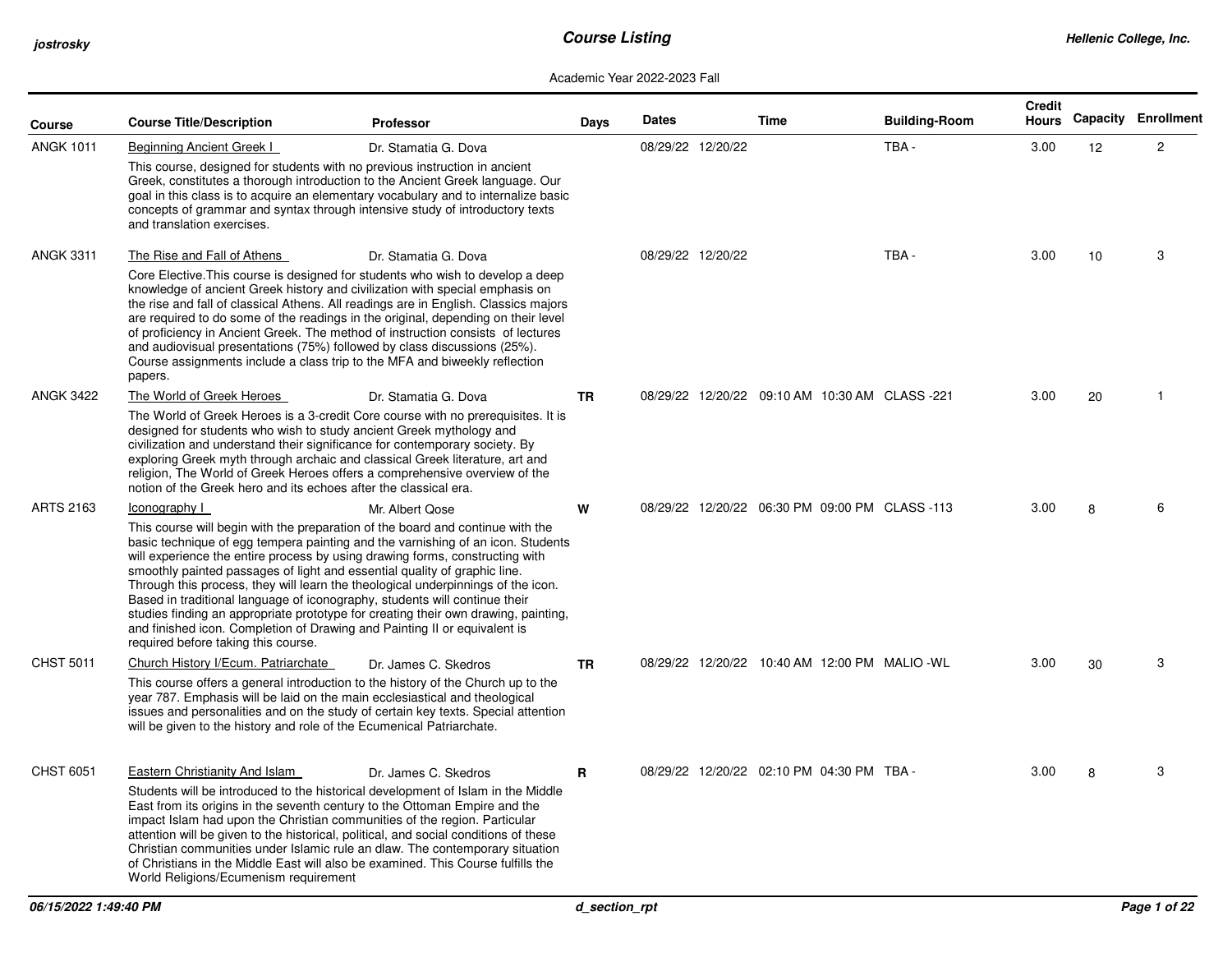| Course           | <b>Course Title/Description</b>                                                                                                                                                                                                                                                                                                                                                                                             | <b>Professor</b>                                                                                                                                                                                                                                            | Days      | <b>Dates</b> |                   | <b>Time</b> |                                           | <b>Building-Room</b>                           | <b>Credit</b><br>Hours |    | <b>Capacity Enrollment</b> |
|------------------|-----------------------------------------------------------------------------------------------------------------------------------------------------------------------------------------------------------------------------------------------------------------------------------------------------------------------------------------------------------------------------------------------------------------------------|-------------------------------------------------------------------------------------------------------------------------------------------------------------------------------------------------------------------------------------------------------------|-----------|--------------|-------------------|-------------|-------------------------------------------|------------------------------------------------|------------------------|----|----------------------------|
| CHST 7252        | Early Christian & Byz. Hagiography<br>This course examines the genre of Early Christian and Byzantine literature<br>commonly referred to as "Hagiography." Texts to be read represent various<br>forms and depict a wide variety of saint's lives. Attention will be given to the<br>themes and poular religious practices reflected in them.                                                                               | Dr. James C. Skedros<br>historical, social, literary and religious function of the texts as well as theological                                                                                                                                             |           |              | 08/29/22 12/20/22 |             |                                           | ONL-ASYNC                                      | 3.00                   | 8  | $\overline{7}$             |
| <b>CLAW 6012</b> | Canon Law                                                                                                                                                                                                                                                                                                                                                                                                                   | TO BE ANNOUNCED                                                                                                                                                                                                                                             | W         |              |                   |             |                                           | 08/29/22 12/20/22 02:10 PM 04:30 PM MALIO -WL  | 3.00                   | 30 | 10                         |
|                  | A study of the holy canons understood as practical expressions of doctrinal<br>of the local church will also be examined.                                                                                                                                                                                                                                                                                                   | truth, and their application in the life of the Church. The administrative structute                                                                                                                                                                        |           |              |                   |             |                                           |                                                |                        |    |                            |
| <b>DOGM 5002</b> | Dogmatics I                                                                                                                                                                                                                                                                                                                                                                                                                 | TO BE ANNOUNCED                                                                                                                                                                                                                                             | <b>MW</b> |              |                   |             |                                           | 08/29/22 12/20/22 11:10 AM 12:30 PM MALIO -WL  | 3.00                   | 30 | 12                         |
|                  | The Orthodox doctrine of the knowledge of God and of the doctrines of the<br>Trinity, cosmology, and anthropology. Emphasis will be placed on the ancient<br>Fathers and on contempotary Orthodox dogmaticians                                                                                                                                                                                                              |                                                                                                                                                                                                                                                             |           |              |                   |             |                                           |                                                |                        |    |                            |
| <b>ECGK 5001</b> | <b>Biblical Greek I</b>                                                                                                                                                                                                                                                                                                                                                                                                     | Dr. James C. Skedros                                                                                                                                                                                                                                        | <b>TR</b> |              |                   |             |                                           | 08/29/22 12/20/22 09:10 AM 10:30 AM CLASS -110 | 3.00                   | 25 | 6                          |
|                  | A study of the "koine" based on texts from the New Testament. The basic<br>and applied on readings from the Gospels. The study is diachronic, taking into<br>consideration the development of the Greek language from its Classical origin<br>to the "koine" and modern Greek. The aim of the course is to immerse the<br>students in the study of the texts.                                                               | concepts of New Testament Greel Grammar, syntax and vocabulary are studied                                                                                                                                                                                  |           |              |                   |             |                                           |                                                |                        |    |                            |
| <b>ECGK 5301</b> | <b>Liturgical Greek</b>                                                                                                                                                                                                                                                                                                                                                                                                     | TO BE ANNOUNCED                                                                                                                                                                                                                                             | W         |              |                   |             | 08/29/22 12/20/22 06:10 PM 08:30 PM TBA - |                                                | 3.00                   | 25 | 5                          |
|                  | the Psalms. This course also includes an introduction to the language of the<br>Greek Fathers for the study of the Patristic Prayers used in the Orthodox<br>Services. The texts used include the Orthos and Vesper Services. The aim of<br>the course is to enable the students to understand, follow and use the original<br>Greek of the Orthodox services.<br>Prerequisites: New Testament Greek 1 and 2. or equivalent | A study in the Septuagint translation of the Old Testament with concentration on                                                                                                                                                                            |           |              |                   |             |                                           |                                                |                        |    |                            |
| <b>EDUC 3362</b> | Ed. of Students With Special Needs                                                                                                                                                                                                                                                                                                                                                                                          | Dr. Kathleen T. Ryan                                                                                                                                                                                                                                        | <b>TR</b> |              |                   |             |                                           | 08/29/22 12/20/22 09:10 AM 10:30 AM CLASS-112  | 3.00                   | 20 | -1                         |
|                  | of special education as well as a discussion of current educational practices<br>a range of disabilities, such as autism, dyslexia, and speech and language<br>disabilities. Emphasis is placed on research-based assessment strategies,                                                                                                                                                                                    | This course includes fundamental and historical information related to the field<br>related to inclusion. This course explores the educational needs of students with<br>instructional strategies, and interventions designed to foster children's success. |           |              |                   |             |                                           |                                                |                        |    |                            |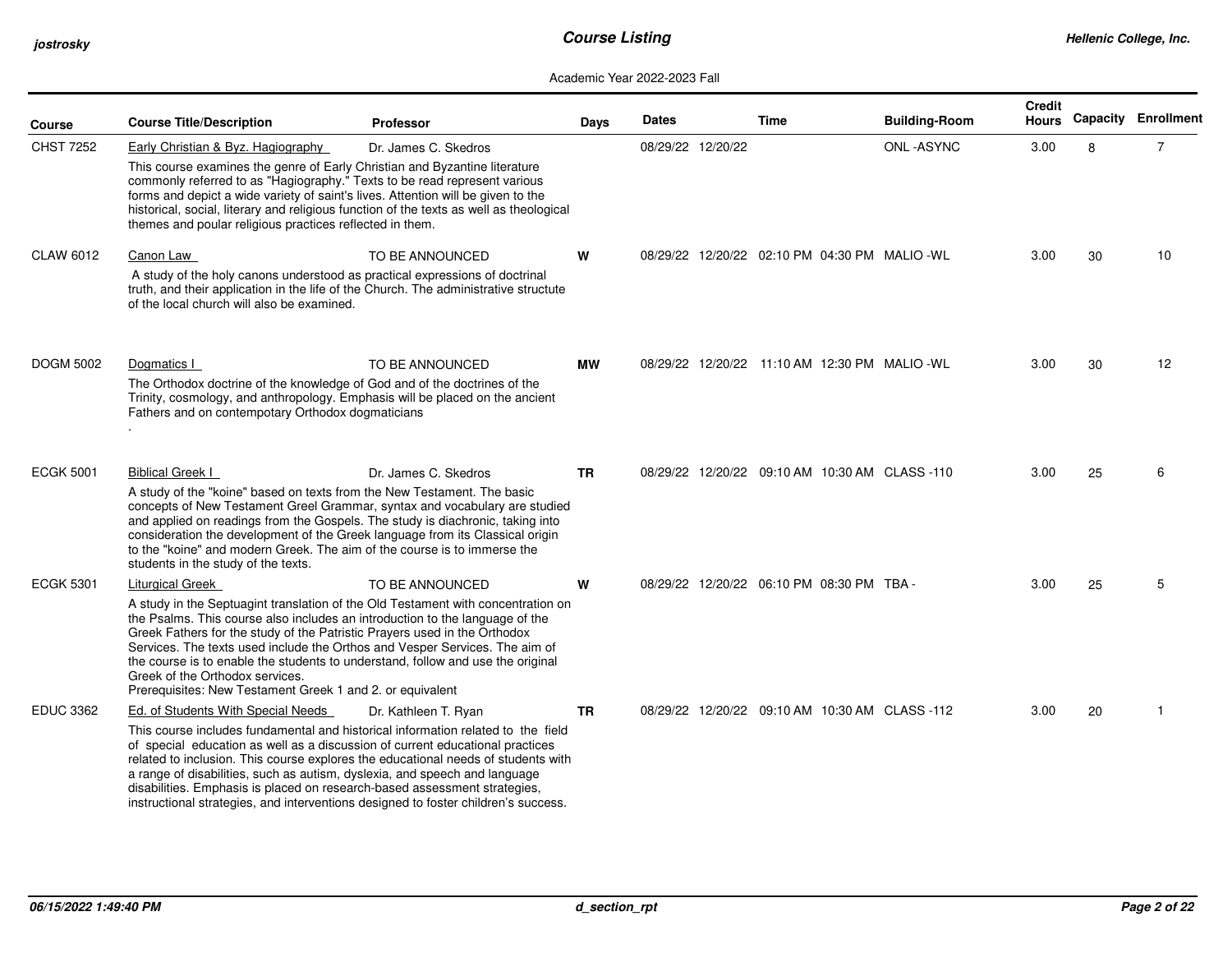| Course           | <b>Course Title/Description</b>                                                                                                                                                                                                                                                                                                                                                                                                                                                                                                                                                                                                                                                                                                                                                                                                                                                                                                                                                                                                                                             | <b>Professor</b>        | Days      | <b>Dates</b> |                   | <b>Time</b> | <b>Building-Room</b>                            | <b>Credit</b><br><b>Hours</b> |    | <b>Capacity Enrollment</b> |
|------------------|-----------------------------------------------------------------------------------------------------------------------------------------------------------------------------------------------------------------------------------------------------------------------------------------------------------------------------------------------------------------------------------------------------------------------------------------------------------------------------------------------------------------------------------------------------------------------------------------------------------------------------------------------------------------------------------------------------------------------------------------------------------------------------------------------------------------------------------------------------------------------------------------------------------------------------------------------------------------------------------------------------------------------------------------------------------------------------|-------------------------|-----------|--------------|-------------------|-------------|-------------------------------------------------|-------------------------------|----|----------------------------|
| <b>ENGL 1101</b> | English Composition I: Comp & Style<br>Prepares students for fundamental competence in the analysis and written<br>communication of ideas encountered in undergraduate writing tasks, correct<br>usage, and persuasive order of presentation are some of the conventions of<br>strong, consecutive prose that will be stressed. Course includes reading of<br>exemplary essays.                                                                                                                                                                                                                                                                                                                                                                                                                                                                                                                                                                                                                                                                                             | Prof. Kevin Farrell     | <b>MW</b> |              |                   |             | 08/29/22 12/20/22 09:10 AM 10:30 AM CLASS -223  | 3.00                          | 15 | 0                          |
| <b>ENGL 3315</b> | Major British Writers I<br>Area studies in works written in the Renaissance, Romantic, and Victorian eras.<br>The course will pay particular attention to the cultural context and changing<br>literary traditions in which major authors lived and wrote. Prerequsites: ENG<br>1101/1202                                                                                                                                                                                                                                                                                                                                                                                                                                                                                                                                                                                                                                                                                                                                                                                   | Deacon Anthony Gilbert  |           |              | 08/29/22 12/20/22 |             | ONL-SYNC                                        | 3.00                          | 15 | 5                          |
| <b>ENGL 3352</b> | A Literature of Vocation<br>For students preparing to advance social change in their professions. Readings<br>will include the chronicles of social activists and authors such as Jane Addams,<br>Zora Neale Hurston, Flannery O'Connor, among others. The subject stressed in<br>the works in the connection between the idea of community and call of service.<br>Prerequisites: English Composition I and English Composition II                                                                                                                                                                                                                                                                                                                                                                                                                                                                                                                                                                                                                                         | Dr. Kathleen T. Ryan    | TR.       |              |                   |             | 08/29/22 12/20/22 10:40 AM 12:00 PM CLASS-READ  | 3.00                          | 20 | $\overline{7}$             |
| <b>ETHC 5001</b> | Orthodox Christian Ethics<br>Christian moral theology is concerned with virtue not as an end in itself, but as<br>an indispensable, challenging, and rewarding dimension of the Good Life, the<br>Life in Christ. As such, a proper aim of Christian ethics is happiness, or rather<br>blessedness; thus, St. Seraphim of Sarov's famous dictum: The goal of the<br>Christian life is the acquisition of the Holy Spirit. Taking our Lord and Savior<br>Jesus Christ and the Panaghia as our primary ethical models, the class<br>considers the meaning and shape of 'right action' within the matrix of Uncreated<br>Grace.                                                                                                                                                                                                                                                                                                                                                                                                                                                | Dr. Timothy G. Patitsas | <b>MW</b> |              |                   |             | 08/29/22 12/20/22 09:10 AM 10:30 AM MALIO -THTR | 3.00                          | 20 | $\overline{7}$             |
| <b>HIST 1012</b> | Ancient World to Birth of Christ<br>This course offers a survey of world history from the origins of civilization to the<br>birth of Jesus Christ, with a focus on the ancient Mediterranean world. Students<br>will be introduced to the major cultural and religious traditions of Mesopotamia,<br>Egypt, Persia, Israel, Greece, and Rome, and the role each played in the<br>shaping of world civilization. Other world civilizations will be surveyed and will<br>help serve as points of reference in the examination of the Mediterranean<br>civilizations. Students will analyze primary sources and read specialized<br>academic literature relating to each of these civilizations and, in the process,<br>learn how to read sources critically, evaluate authors' arguments, and develop<br>their own claims based on concrete evidence. The course is aimed at providing<br>a solid foundation of knowledge on the ancient world, as well as to develop the<br>thinking, research, and writing skills necessary to succeed and excel in<br>upper-level courses. | Dr. Nicholas Ganson     | TR        |              |                   |             | 08/29/22 12/20/22 10:40 AM 12:00 PM CLASS -221  | 3.00                          | 20 |                            |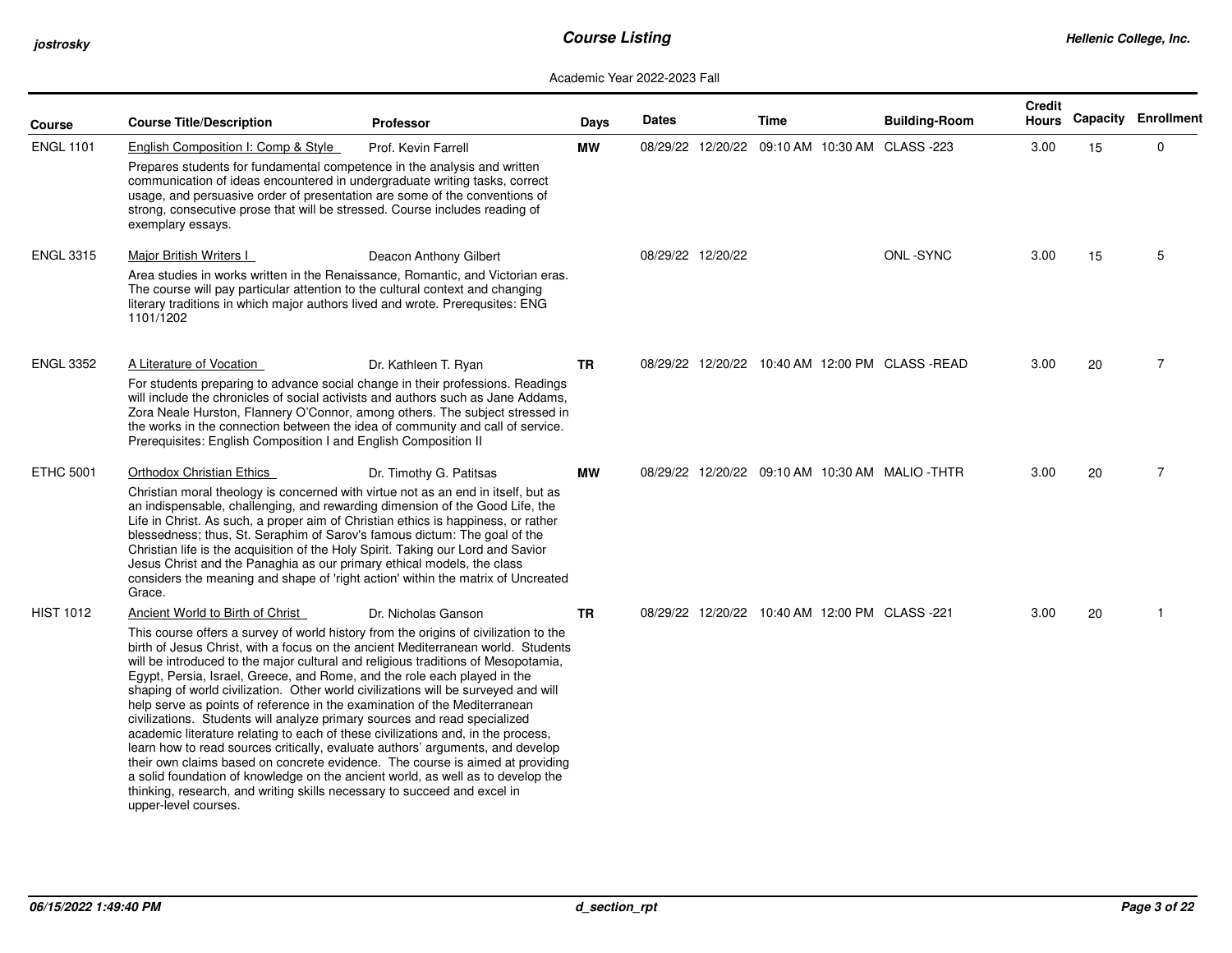| <b>Course</b>    | <b>Course Title/Description</b>                                                                                                                                                                                                                                                                                                                                                                                                                                                                                                                                                                                                                                                                                                                               | <b>Professor</b>     | Days      | <b>Dates</b> | Time                                           | <b>Building-Room</b> | <b>Credit</b><br>Hours | Capacity | Enrollment |
|------------------|---------------------------------------------------------------------------------------------------------------------------------------------------------------------------------------------------------------------------------------------------------------------------------------------------------------------------------------------------------------------------------------------------------------------------------------------------------------------------------------------------------------------------------------------------------------------------------------------------------------------------------------------------------------------------------------------------------------------------------------------------------------|----------------------|-----------|--------------|------------------------------------------------|----------------------|------------------------|----------|------------|
| <b>HIST 3050</b> | SpecTop:Religion&ViolEarlyModWorld                                                                                                                                                                                                                                                                                                                                                                                                                                                                                                                                                                                                                                                                                                                            | Dr. Nicholas Ganson  | <b>TR</b> |              | 08/29/22 12/20/22 02:10 PM 03:30 PM CLASS -221 |                      | 3.00                   | 15       | 3          |
| <b>HNRS 4927</b> | This course will explore the complex relationship between religion and violence<br>from ca. 1453 to 1789. Topics will include Christian-Muslim conflict following<br>the fall of Constantinople, religious conversion in the New World, popular unrest<br>and violence during the Reformation, the Age of Religious Wars in Europe, the<br>Russian Old Believer Schism, the Inquisition, Orthodox peasant uprisings in the<br>Polish-Lithuanian Commonwealth following the Union of Brest, and anti-clerical<br>violence in the French Revolution. Students will examine pertinent primary and<br>secondary sources and reflect on the complex interplay between religious,<br>political, social, economic, cultural factors in cases of historical violence. |                      |           |              |                                                |                      |                        |          |            |
|                  | Note: This elective may be used as a history or religious studies elective.                                                                                                                                                                                                                                                                                                                                                                                                                                                                                                                                                                                                                                                                                   |                      |           |              |                                                |                      |                        |          |            |
|                  | Honors Course Seminar                                                                                                                                                                                                                                                                                                                                                                                                                                                                                                                                                                                                                                                                                                                                         | TO BE ANNOUNCED      | TR.       |              | 08/29/22 12/20/22 03:30 PM 05:00 PM CLASS -113 |                      | 3.00                   |          | 0          |
| <b>INDS 1860</b> | Research & Executive Management                                                                                                                                                                                                                                                                                                                                                                                                                                                                                                                                                                                                                                                                                                                               | Ms. Danielle Brown   | F.        |              | 08/29/22 12/20/22 10:40 AM 12:00 PM CLASS -223 |                      | 1.50                   | 15       |            |
| <b>INDS 2241</b> | American Studies                                                                                                                                                                                                                                                                                                                                                                                                                                                                                                                                                                                                                                                                                                                                              | Dr. Kathleen T. Ryan | F.        |              | 08/29/22 12/20/22 09:10 AM 11:30 AM CLASS -221 |                      | 3.00                   | 15       | 3          |
|                  | Examining historical and literary culture in the context of interdisciplinary<br>studies, American Studies I<br>draws from multiple texts and genres. The course is a study of seminal events<br>and traditions in American<br>culture from the Puritan age through the New England Renaissance to the<br>twentieth century.                                                                                                                                                                                                                                                                                                                                                                                                                                  |                      |           |              |                                                |                      |                        |          |            |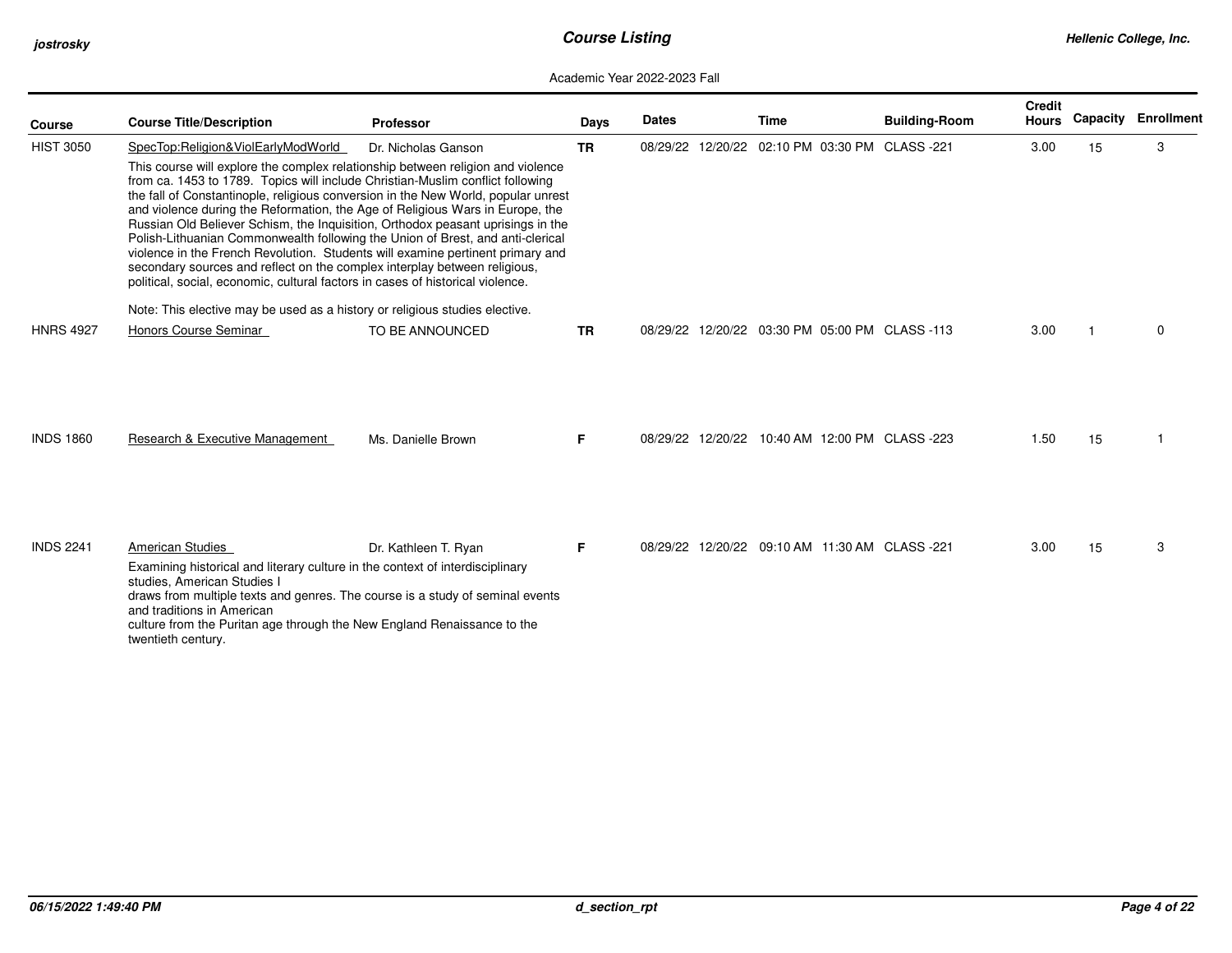| <b>Course</b>    | <b>Course Title/Description</b>                                                                                                                                                                                                                                                                                                                                                                                                                                                                                                                                                                                                                                                                                                                                                                                                                                                                                  | <b>Professor</b>                                                                                                                                                                                                                                                                                                                   | Days       | <b>Dates</b> |                   | Time                                           | <b>Building-Room</b> | Credit<br><b>Hours</b> |    | <b>Capacity Enrollment</b> |
|------------------|------------------------------------------------------------------------------------------------------------------------------------------------------------------------------------------------------------------------------------------------------------------------------------------------------------------------------------------------------------------------------------------------------------------------------------------------------------------------------------------------------------------------------------------------------------------------------------------------------------------------------------------------------------------------------------------------------------------------------------------------------------------------------------------------------------------------------------------------------------------------------------------------------------------|------------------------------------------------------------------------------------------------------------------------------------------------------------------------------------------------------------------------------------------------------------------------------------------------------------------------------------|------------|--------------|-------------------|------------------------------------------------|----------------------|------------------------|----|----------------------------|
| <b>INDS 7050</b> | MTS Integrative Academic Essay                                                                                                                                                                                                                                                                                                                                                                                                                                                                                                                                                                                                                                                                                                                                                                                                                                                                                   | Dr. James C. Skedros                                                                                                                                                                                                                                                                                                               |            |              | 08/29/22 12/20/22 |                                                | <b>ADMIN - FACUL</b> | 1.50                   | 2  | -1                         |
|                  | As part of the Master of Theological Studies Program at Holy Cross, students<br>are required to write an Integrative Academic Essay that serves as a capstone<br>to their theological education. The MTS Integrative Academic Essay gives<br>students the opportunity to demonstrate their ability to integrate various sources<br>of the Orthodox theological tradition in conversation with contemporary<br>concerns. The essay is used as a learning tool, to assist students in<br>synthesizing the various aspects of their theological education prior to<br>graduation, and as an assessment tool, as evidence of the extent to which<br>students have achieved the goals of the degree program, and the extent to<br>which Holy Cross has met the goals it has set out for teaching and learning in<br>the MTS program.<br>Students submit their Integrative Academic Essay during the final semester of |                                                                                                                                                                                                                                                                                                                                    |            |              |                   |                                                |                      |                        |    |                            |
|                  | register for the MTS Integrative Essay course during their final semester.<br>fall completers, and by April 15 for spring completers.                                                                                                                                                                                                                                                                                                                                                                                                                                                                                                                                                                                                                                                                                                                                                                            | the MTS degree program. To facilitate the completion of the essay, students will<br>Students must submit their essay to their academic advisor by November 15 for                                                                                                                                                                  |            |              |                   |                                                |                      |                        |    |                            |
| <b>LITG 5301</b> | Teleturgics I                                                                                                                                                                                                                                                                                                                                                                                                                                                                                                                                                                                                                                                                                                                                                                                                                                                                                                    | Rev. Dr. Philip Zymaris                                                                                                                                                                                                                                                                                                            | R          |              |                   | 08/29/22 12/20/22 02:10 PM 03:30 PM CHAPL -    |                      | 1.50                   | 20 | 12                         |
|                  | A liturgical practicum designed to help the candidate for ordination develop a<br>liturgical ethos, style, and presence. The course offers an analysis of the<br>structural elements of the divine services and instruction on the use of the<br>liturgical books of the Orthodox Church. The course is especially concerned to<br>help the student develop skills for the proper conduct and celebration of the<br>divine services. The class allows for role-playing and analysis. Teleturgics I<br>deals specifically with vespers, orthros the preparatory rites for the Divine<br>Liturgy, i.e., Kairos, vesting and proskomide. The development, care and<br>meaning of vestments is also dealt with.                                                                                                                                                                                                      |                                                                                                                                                                                                                                                                                                                                    |            |              |                   |                                                |                      |                        |    |                            |
| LITG 6355        | The Sacrament of Initiation<br>historical, theological, liturgical and pastoral point of view.                                                                                                                                                                                                                                                                                                                                                                                                                                                                                                                                                                                                                                                                                                                                                                                                                   | Rev. Dr. Philip Zymaris<br>This class will cover initiation (baptism, christmation and the Eucharist) from a                                                                                                                                                                                                                       |            |              | 08/29/22 12/20/22 |                                                | TBA-                 | 3.00                   | 8  |                            |
| <b>MDGK 1201</b> | Beginning Modern Greek I                                                                                                                                                                                                                                                                                                                                                                                                                                                                                                                                                                                                                                                                                                                                                                                                                                                                                         | TO BE ANNOUNCED                                                                                                                                                                                                                                                                                                                    | <b>MWF</b> |              |                   | 08/29/22 12/20/22 09:10 AM 11:00 AM CLASS -112 |                      | 6.00                   | 15 | -1                         |
|                  | listening, and writing skills. We will be studying elementary aspects of the<br>and syntax as well as conversation and translation) and practicing the newly<br>acquired material. Required lab.                                                                                                                                                                                                                                                                                                                                                                                                                                                                                                                                                                                                                                                                                                                 | Beginning Modern Greek I is a 6-credit course designed for students with little<br>or no previous instruction in Modern Greek. The goal of this class is to work to-<br>wards proficiency in Modern Greek through cumulative acquisition of speaking,<br>Modern Greek language based on introductory readings (focusing on grammar |            |              |                   |                                                |                      |                        |    |                            |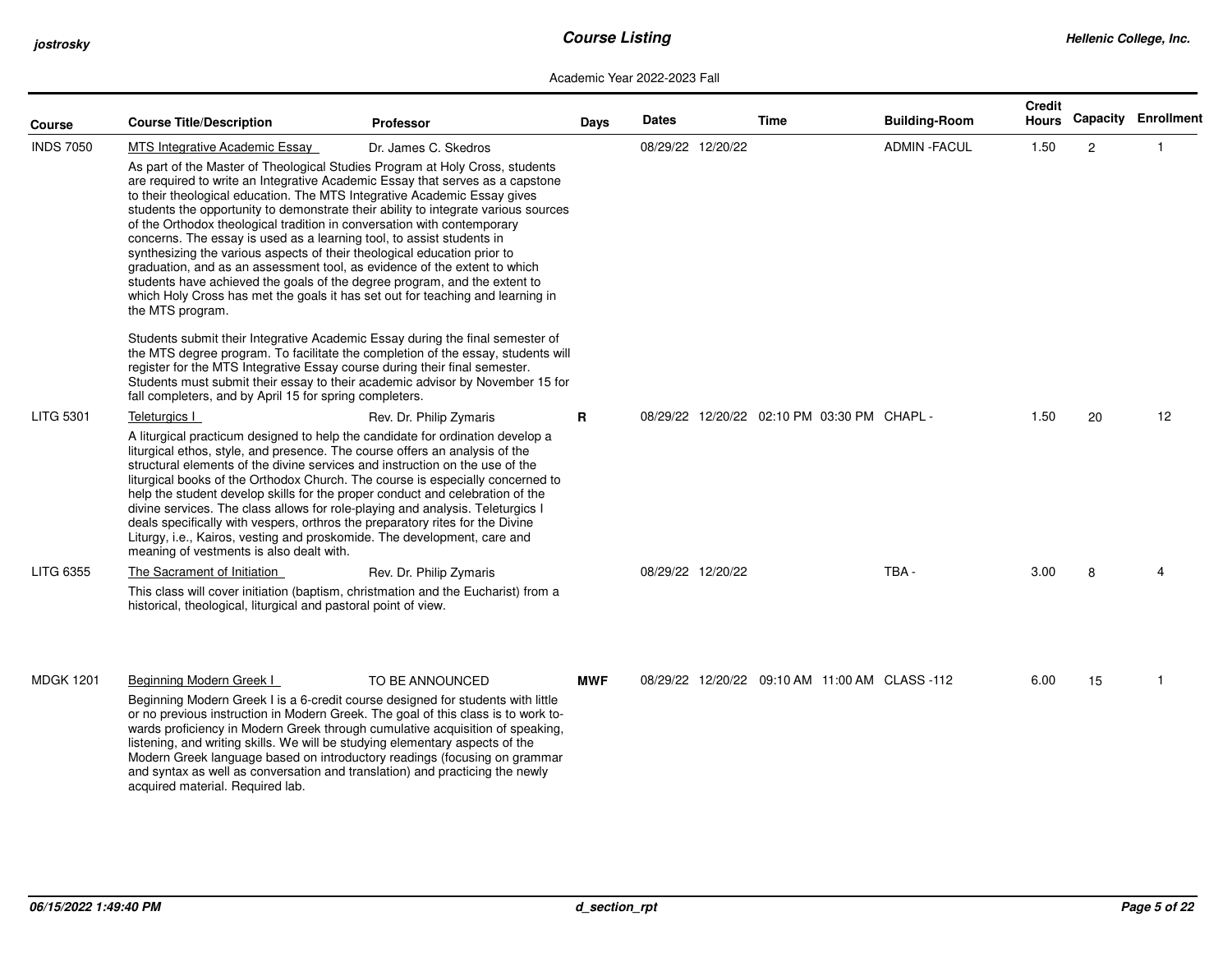| Course             | <b>Course Title/Description</b>                                                                                                                                                                                                                                                                                                                                                          | <b>Professor</b>        | Days         | <b>Dates</b> | Time                                           | <b>Building-Room</b> | <b>Credit</b><br>Hours |    | <b>Capacity Enrollment</b> |
|--------------------|------------------------------------------------------------------------------------------------------------------------------------------------------------------------------------------------------------------------------------------------------------------------------------------------------------------------------------------------------------------------------------------|-------------------------|--------------|--------------|------------------------------------------------|----------------------|------------------------|----|----------------------------|
| <b>MDGK 1201 A</b> | Beginning Modern Greek I Lab                                                                                                                                                                                                                                                                                                                                                             | TO BE ANNOUNCED         | T            |              | 08/29/22 12/20/22 01:00 PM 01:50 PM CLASS -221 |                      | $\mathbf 0$            | 12 |                            |
| <b>MDGK 2301</b>   | Intermediate Modern Greek I<br>Intermediate Modern Greek I is a 3-credit course de- signed for students with<br>previous instruction in Modern Greek equivalent to two 6-credit semesters of<br>aca- demic work (a total of 12 credits). In this class we work towards<br>conversational fluency, listening comprehension and essay/sermon<br>composition in Modern Greek. Required lab. | TO BE ANNOUNCED         | <b>TR</b>    |              | 08/29/22 12/20/22 10:40 AM 12:00 PM CLASS -110 |                      | 3.00                   | 15 | -1                         |
| <b>MDGK 2301 A</b> | Intermediate Modern Greek I Lab                                                                                                                                                                                                                                                                                                                                                          | TO BE ANNOUNCED         | $\mathbf{T}$ |              | 08/29/22 12/20/22 02:00 PM 02:50 PM CLASS -223 |                      | 0                      | 12 |                            |
| <b>MDGK 3401</b>   | Advanced Modern Greek I<br>This course is a continuation of Intermediate Modern Greek I. Intensive study of<br>the language with emphasis in vocabulary building and conversational fluency.<br>Required lab.                                                                                                                                                                            | Fr. Michael Chris Manos | <b>TR</b>    |              | 08/29/22 12/20/22 01:10 PM 02:30 PM ONL-SYNC   |                      | 3.00                   | 15 | $\overline{2}$             |
| <b>MDGK 3401 A</b> | Advanced Modern Greek I Lab                                                                                                                                                                                                                                                                                                                                                              | TO BE ANNOUNCED         | $\mathbf{T}$ |              | 08/29/22 12/20/22 03:00 PM 03:50 PM CLASS -223 |                      | $\mathbf 0$            | 12 |                            |
| <b>MDGK 5201</b>   | Beginning Modern Greek I<br>This is an intensive course in the fundamentals of grammar, syntax, and<br>vocabulary of the Modern Greek language. Extensive practice in listening,<br>speaking and graded reading will take place. An oral-aural method is used to<br>develop concurrently conversational and understanding skills. Lab Required.                                          | TO BE ANNOUNCED         | <b>MWF</b>   |              | 08/29/22 12/20/22 09:10 AM 11:00 AM CLASS -112 |                      | 6.00                   | 15 |                            |
| <b>MDGK 5201 A</b> | Beginning Modern Greek I Lab                                                                                                                                                                                                                                                                                                                                                             | TO BE ANNOUNCED         | T            |              | 08/29/22 12/20/22 01:00 PM 01:50 PM CLASS -223 |                      | $\Omega$               | 12 | 4                          |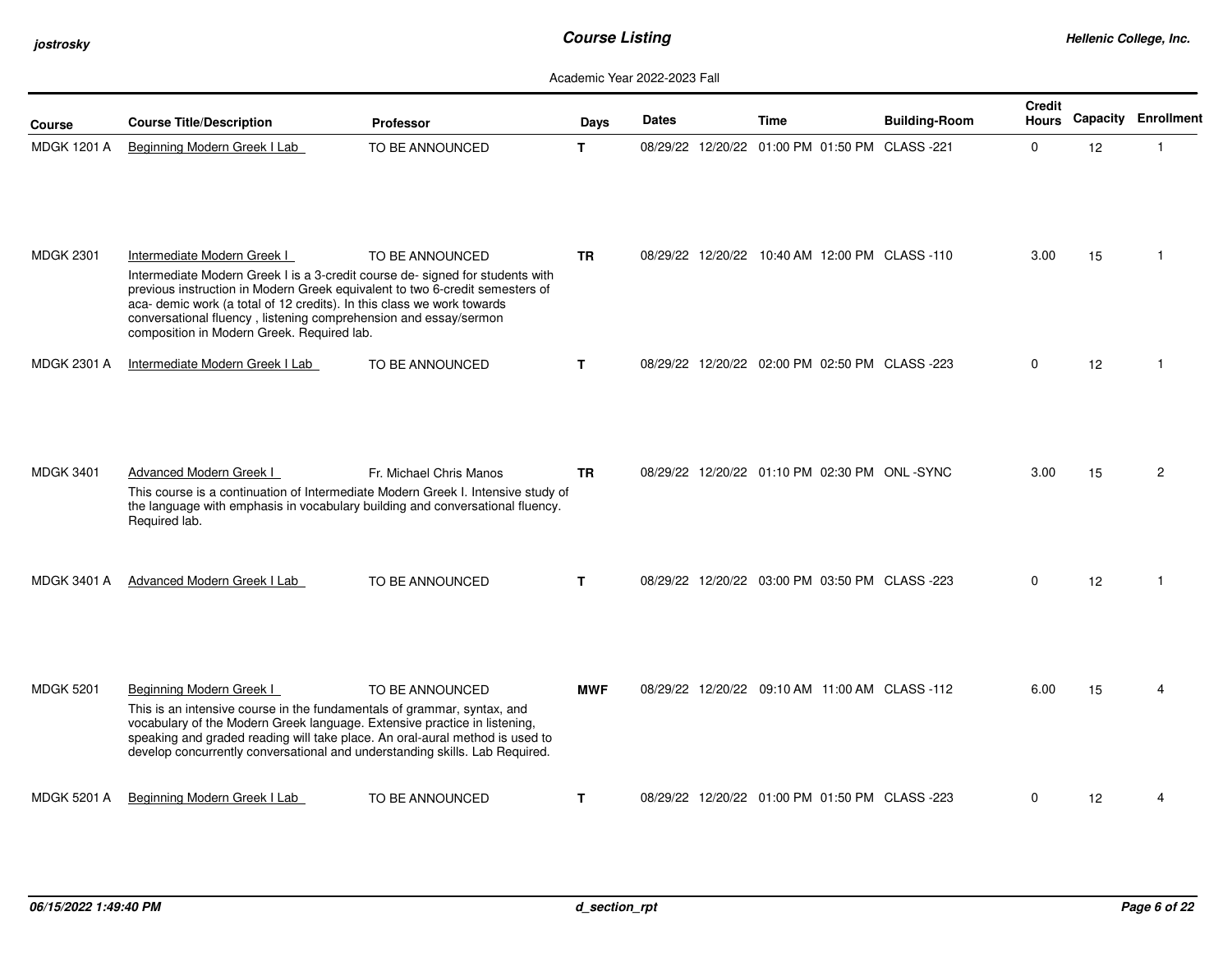| Course             | <b>Course Title/Description</b>                                                                                                                                                                                                                                                                                                                                               | <b>Professor</b>                                                                                                                                                  | Days         | <b>Dates</b>      |                   | <b>Time</b>                                    | <b>Building-Room</b> | <b>Credit</b><br><b>Hours</b> |    | <b>Capacity Enrollment</b> |
|--------------------|-------------------------------------------------------------------------------------------------------------------------------------------------------------------------------------------------------------------------------------------------------------------------------------------------------------------------------------------------------------------------------|-------------------------------------------------------------------------------------------------------------------------------------------------------------------|--------------|-------------------|-------------------|------------------------------------------------|----------------------|-------------------------------|----|----------------------------|
| <b>MDGK 6301</b>   | Intermediate Modern Greek I                                                                                                                                                                                                                                                                                                                                                   | TO BE ANNOUNCED                                                                                                                                                   | <b>TR</b>    |                   |                   | 08/29/22 12/20/22 10:40 AM 12:00 PM CLASS -110 |                      | 3.00                          | 15 | $\boldsymbol{\Delta}$      |
|                    | and syntax with an emphasis on vocabulary building. Introduction to selected<br>Ш.                                                                                                                                                                                                                                                                                            | A continuation of the study of the Greek language. A quick review of grammar<br>readings in Modern Greek. Required lab. Prereq: Beginning Modern Greek I and      |              |                   |                   |                                                |                      |                               |    |                            |
| <b>MDGK 6301 A</b> | Intermediate Modern Greek I Lab                                                                                                                                                                                                                                                                                                                                               | TO BE ANNOUNCED                                                                                                                                                   | т            |                   |                   | 08/29/22 12/20/22 02:00 PM 02:50 PM CLASS -223 |                      | 0                             | 15 |                            |
| <b>MDGK 6401</b>   | Advanced Modern Greek I                                                                                                                                                                                                                                                                                                                                                       | Fr. Michael Chris Manos                                                                                                                                           | <b>TR</b>    |                   |                   | 08/29/22 12/20/22 01:10 PM 02:30 PM ONL-SYNC   |                      | 3.00                          | 15 | 3                          |
|                    | with selected passages on religion and modern Greek culture. Required lab.<br>Prereq: Intermediate Modern Greek II.                                                                                                                                                                                                                                                           | A continuation of Intermediate Modern Greek I. Intensive study of the language<br>with emphasis on vocabulary building and oral usage. Readings of literary texts |              |                   |                   |                                                |                      |                               |    |                            |
| <b>MDGK 6401 A</b> | Advanced Modern Greek I Lab                                                                                                                                                                                                                                                                                                                                                   | TO BE ANNOUNCED                                                                                                                                                   | $\mathbf{T}$ |                   |                   | 08/29/22 12/20/22 03:00 PM 03:50 PM CLASS -223 |                      | 0                             | 12 | 3                          |
|                    |                                                                                                                                                                                                                                                                                                                                                                               |                                                                                                                                                                   |              |                   |                   |                                                |                      |                               |    |                            |
| <b>MGMT 1111</b>   | Accounting I<br>our economy. The focus is on the fundamental steps in the accounting cycle<br>using manual and computer applications. Upon completion, students will be<br>able to read and interpret financial statements and apply basic principles and<br>procedures for statement preparation.                                                                            | TO BE ANNOUNCED<br>This course introduces the student to the nature and purpose of accounting in                                                                  |              | 08/29/22 12/20/22 |                   |                                                | TBA-                 | 3.00                          | 15 | 2                          |
| <b>MGMT 2232</b>   | Human Resources Management<br>management. The course covers human resource planning, recruitment and<br>selection, training and development, career planning, job analysis and<br>evaluation, performance appraisal, employee compensation and benefits,<br>labor-management relations, discipline and grievance handling, and diversity<br>and equal employment opportunity. | Rev. Dn. Gary David Alexander<br>This course examines the principles and practices of effective human resources                                                   |              |                   | 08/29/22 12/20/22 |                                                | TBA-                 | 3.00                          | 10 | 2                          |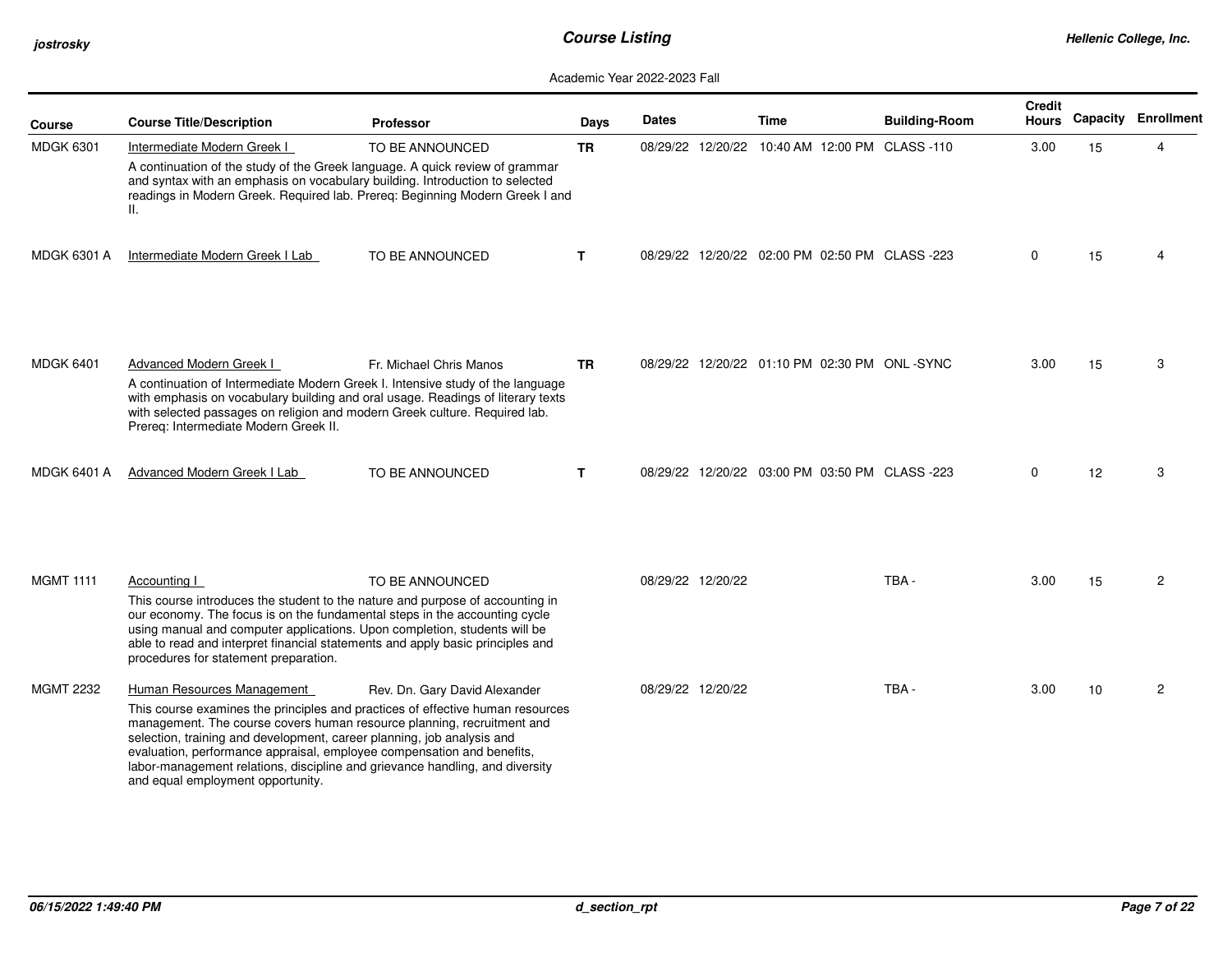| <b>Course</b>    | <b>Course Title/Description</b>                                                                                                                                                                                                                                                                                                                                                                                                                                                                                                               | Professor                                                                                                                                                                                                                                                                                                                                                                                                                                                                                                                        | Days | <b>Dates</b> |                   | Time | <b>Building-Room</b> | Credit<br>Hours |    | <b>Capacity Enrollment</b> |
|------------------|-----------------------------------------------------------------------------------------------------------------------------------------------------------------------------------------------------------------------------------------------------------------------------------------------------------------------------------------------------------------------------------------------------------------------------------------------------------------------------------------------------------------------------------------------|----------------------------------------------------------------------------------------------------------------------------------------------------------------------------------------------------------------------------------------------------------------------------------------------------------------------------------------------------------------------------------------------------------------------------------------------------------------------------------------------------------------------------------|------|--------------|-------------------|------|----------------------|-----------------|----|----------------------------|
| <b>MGMT 3500</b> | Leadership: Theory & Practice<br>This course explores the complex nature of leadership in modern<br>organizational power, authority and leadership styles.                                                                                                                                                                                                                                                                                                                                                                                    | Rev. Dr. Philip Joseph Halikias<br>organizations. Through readings, discussion, and case studies, students will<br>examine theories of leadership and motivation and the relationship between                                                                                                                                                                                                                                                                                                                                    |      |              | 08/29/22 12/20/22 |      | TBA-                 | 3.00            | 10 | -1                         |
| <b>MGMT 3501</b> | Management/Leadership Internship I<br>Through the internship, students develop a foundation of knowledge and<br>practical skills for working and man-aging in an organization. In the first<br>appropriate databases and networks for identifying mentors and internship<br>possibilities, and develop strategies on how to reach internship decision<br>develop a learning contract outlining their internship learning goals and<br>advisor. Student then spend the second semester on site, fulfilling their<br>internship learning goals. | Rev. Dn. Gary David Alexander<br>semester of the internship, students develop a career assessment plan, identify<br>makers. In addition, they develop their resume and cover letter as well as hone<br>their interviewing skills. They are also connected with possible mentors in and<br>outside of the College. Once they have obtained an internship site, students<br>outcomes, which is signed by the site supervisor, the student, and the academic                                                                        |      |              | 08/29/22 12/20/22 |      | TBA-                 | 3.00            | 10 | -1                         |
| <b>MGMT 3502</b> | Mgmnt. & Leadership Internship II<br>In the fall semester of their senior year, students complete a personal<br>subsequent semester. They also embark on some practical planning by<br>honing their interviewing skills. They also explore potential internship<br>experiences at sponsoring organizations.<br>Once they have obtained an internship site, students develop a learning                                                                                                                                                        | Rev. Dn. Gary David Alexander<br>assessment plan, and develop strategies on how to further their development<br>as prospective managers and leaders. After refelecting on development goals,<br>they then complete an action plan for their internship experience during the<br>developing network skills, updating their resume and cover letter as well as<br>contract outlining their internship learning goals and outcomes, which is signed<br>by the site supervisor, the student, and the academic advisor. Students then |      |              | 08/29/22 12/20/22 |      | TBA-                 | 3.00            | 10 | $\overline{2}$             |
| <b>MISC 1000</b> | <b>Registration Needed</b>                                                                                                                                                                                                                                                                                                                                                                                                                                                                                                                    | spend the second semester on site, fulfilling their internship learning goals.<br>Mr. Jay Ostrosky<br>New undergraduate student credit placeholder. Student must select courses.                                                                                                                                                                                                                                                                                                                                                 |      |              | 08/29/22 12/20/22 |      | NA -NA               | 12.00           | 50 | $\mathbf 0$                |
| <b>MISC 1001</b> | Select Another Course<br>This is an undergraduate credit placeholder. Select another course.                                                                                                                                                                                                                                                                                                                                                                                                                                                  | Mr. Jay Ostrosky                                                                                                                                                                                                                                                                                                                                                                                                                                                                                                                 |      |              | 08/29/22 12/20/22 |      | NA-NA                | 3.00            | 20 | 5                          |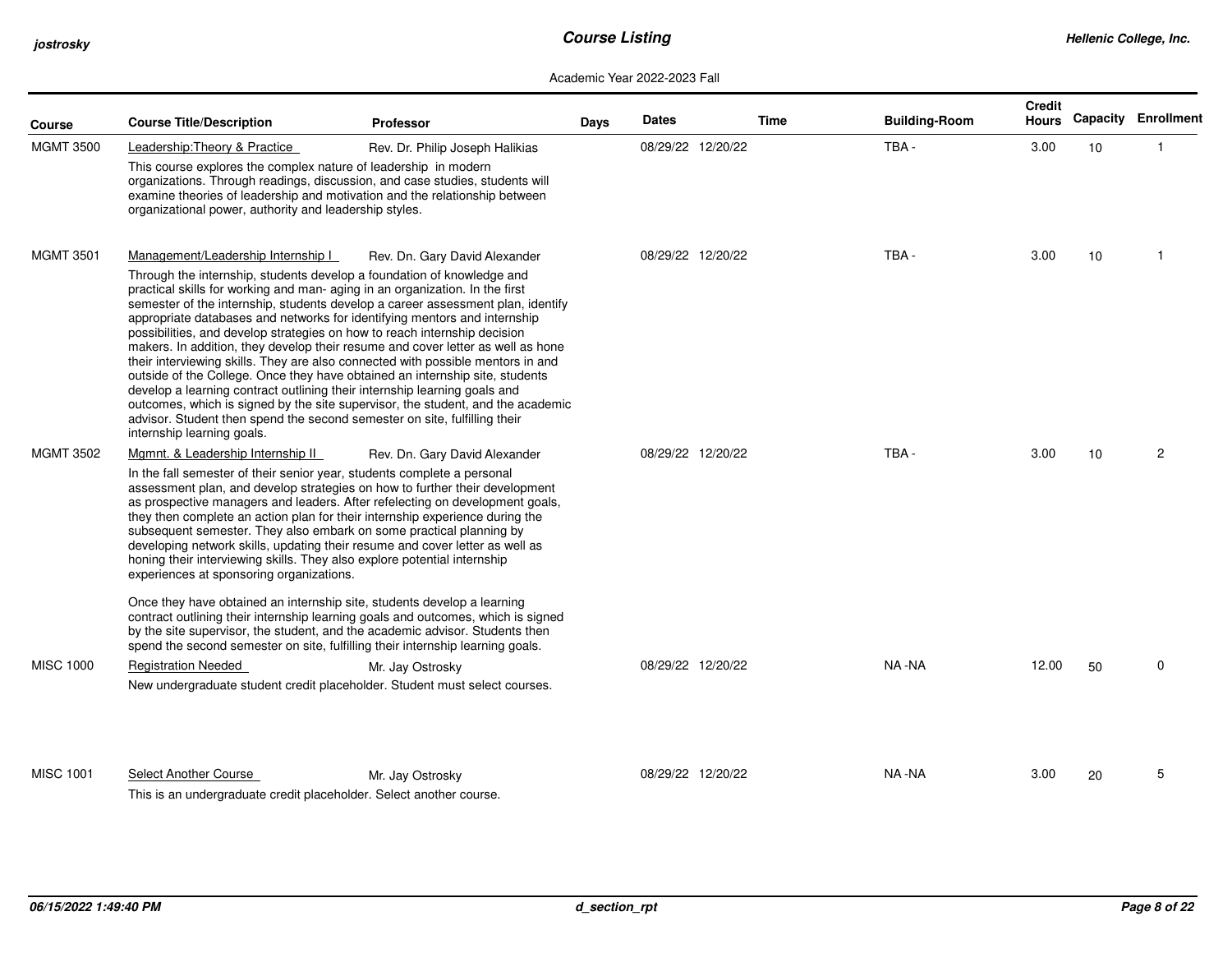| Course           | <b>Course Title/Description</b>                                                                                                                                                                                                                                                                                                                                                                                                                                                                                                                                                                                                                                                                                                           | <b>Professor</b>                | Days | <b>Dates</b>      | <b>Time</b> | <b>Building-Room</b> | <b>Credit</b><br><b>Hours</b> |    | <b>Capacity Enrollment</b> |
|------------------|-------------------------------------------------------------------------------------------------------------------------------------------------------------------------------------------------------------------------------------------------------------------------------------------------------------------------------------------------------------------------------------------------------------------------------------------------------------------------------------------------------------------------------------------------------------------------------------------------------------------------------------------------------------------------------------------------------------------------------------------|---------------------------------|------|-------------------|-------------|----------------------|-------------------------------|----|----------------------------|
| <b>MISC 1005</b> | Cross-Registration CR Placeholder<br>Please select this credit placeholder during the initial registration period if you<br>are seeking to register for an undergraduate course offering at Bay State<br>College, Boston College or Regis College. You must then obtain the<br>cross-registration form in the Registrar's Office. One cross-registered course is<br>allowable per semester.                                                                                                                                                                                                                                                                                                                                               | Mr. Jay Ostrosky                |      | 08/29/22 12/20/22 |             | OFFC-                | 3.00                          | 15 | 3                          |
| <b>MISC 1010</b> | Orientation to Online Learning<br>This course is a required prerequisite for students participating in an online<br>course at HCHC. This course is intended to enhance your online success with<br>an early introduction to the use of technology tools and support services you<br>may need. In this course, you will be introduced to the Learning Management<br>System, Canvas. As part of this course, you will access a syllabus, practice<br>submitting 'assignments,' participate in 'discussions,' and complete short<br>'quizzes'. You will be asked to engage in activities that are similar to those you<br>might find in your online classes. MISC 1010 takes approximately 2 hours to<br>complete. This course is Pass/Fail. | Dr. Erika Veth                  |      | 08/29/22 12/20/22 |             | <b>ONL-ASYNC</b>     | 0                             | 50 | $\mathbf 0$                |
| <b>MISC 2000</b> | <b>Tuition Fee For New Students</b><br>New graduate student credit placeholder. Student must select courses.                                                                                                                                                                                                                                                                                                                                                                                                                                                                                                                                                                                                                              | Mr. Jay Ostrosky                |      | 08/29/22 12/20/22 |             | NA -NA               | 12.00                         | 50 | $\mathbf 0$                |
| <b>MISC 2001</b> | Select Another Course<br>This is a graduate credit placeholder. Please select another course.                                                                                                                                                                                                                                                                                                                                                                                                                                                                                                                                                                                                                                             | Mr. Jay Ostrosky                |      | 08/29/22 12/20/22 |             | $NA -$               | 3.00                          | 20 | $\Omega$                   |
| <b>MISC 2005</b> | <b>BTI Credit Placeholder</b><br>Please select this BTI credit placeholder during the intial registration period if<br>you are seeking to register for a graduate level BTI (Boston Theological<br>Interreligious Consortium) class in the upcoming semester. In addition, you<br>must follow the BTI online web registration procedures as outlined on<br>www.bostontheological.org/btiportal.                                                                                                                                                                                                                                                                                                                                           | Mr. Jay Ostrosky                |      | 08/29/22 12/20/22 |             | OFFC-                | 3.00                          | 15 | $\overline{c}$             |
| <b>MISC 2006</b> | SOT Directed Study CR Placeholder<br>This is a placeholder for School of Theology directed study credits. Please<br>complete the online SOT Directed Study Petition available in MyHCHC no later<br>than the conclusion of the add/drop period for the semester. Directed Study<br>credits require instructor and Dean approval.                                                                                                                                                                                                                                                                                                                                                                                                          | Rev. Dr. George Lewis Parsenios |      | 08/29/22 12/20/22 |             | NA -NA               | 3.00                          | 10 | $\mathbf 0$                |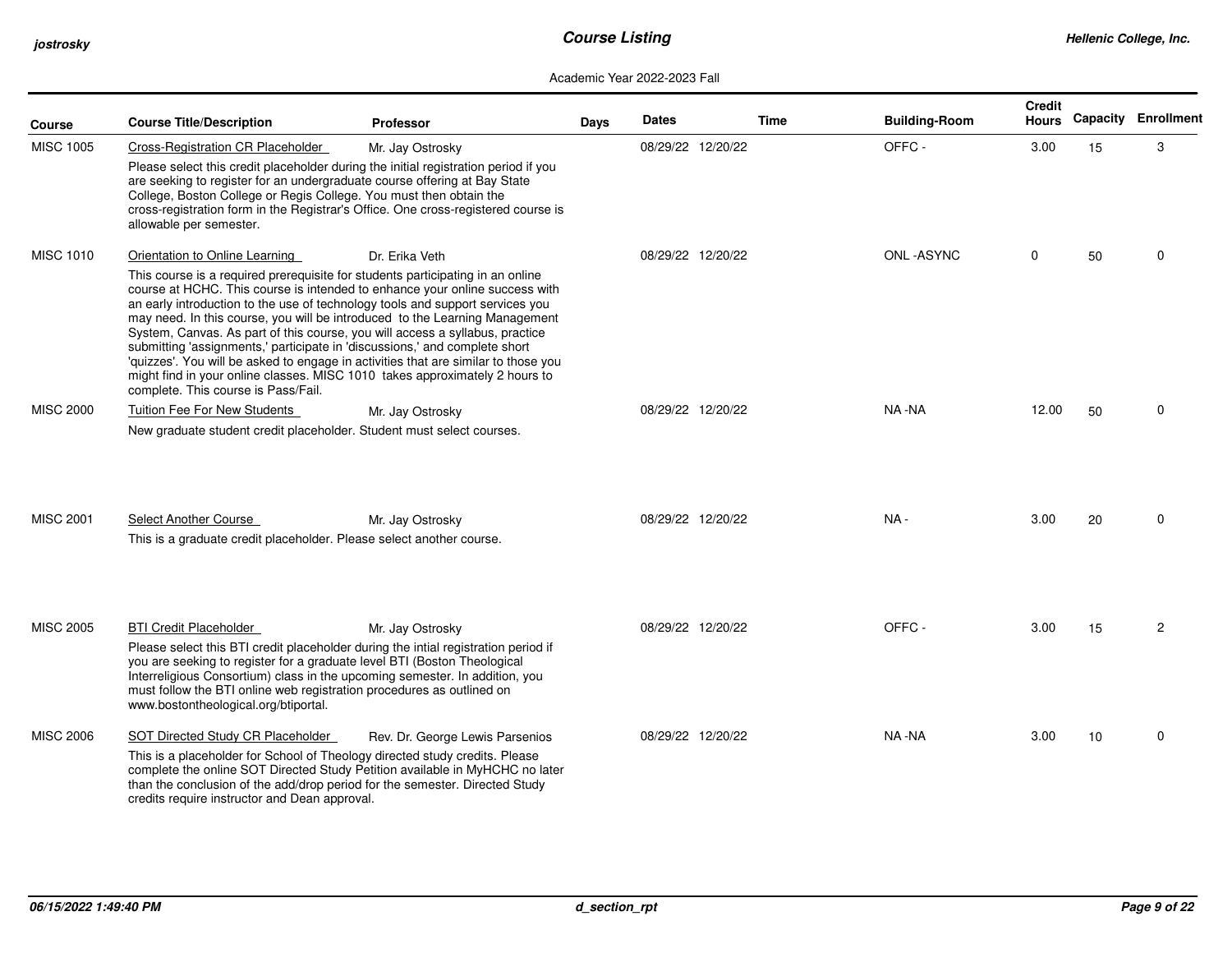| Course           | <b>Course Title/Description</b>                                                                                                                                                                                                                                                                                                                                                                                                                                                                                                                                                                                                                                                                    | <b>Professor</b>                                                                                                                                                                                   | Days         | <b>Dates</b> |                   | <b>Time</b>                                     | <b>Building-Room</b> | <b>Credit</b><br>Hours |    | <b>Capacity Enrollment</b> |
|------------------|----------------------------------------------------------------------------------------------------------------------------------------------------------------------------------------------------------------------------------------------------------------------------------------------------------------------------------------------------------------------------------------------------------------------------------------------------------------------------------------------------------------------------------------------------------------------------------------------------------------------------------------------------------------------------------------------------|----------------------------------------------------------------------------------------------------------------------------------------------------------------------------------------------------|--------------|--------------|-------------------|-------------------------------------------------|----------------------|------------------------|----|----------------------------|
| <b>MISC 2007</b> | <b>HC Directed Study CR Placeholder</b><br>This is a placeholder for HC directed study credits. Please complete the HC<br>Directed Study Petition and submit to the Registrar's Office no later than the<br>conclusion of the add/drop period for the semester.                                                                                                                                                                                                                                                                                                                                                                                                                                    | Dr. Timothy G. Patitsas                                                                                                                                                                            |              |              | 08/29/22 12/20/22 |                                                 | NA -NA               | 3.00                   | 5  | $\mathbf{1}$               |
| <b>MISC 5010</b> | Orientation to Online Learning<br>This course is a required prerequisite for students participating in an online<br>course at HCHC. This course is intended to enhance your online success with<br>an early introduction to the use of technology tools and support services you<br>may need. In this course, you will be introduced to the Learning Management<br>System, Canvas. As part of this course, you will access a syllabus, practice<br>submitting 'assignments,' participate in 'discussions,' and complete short<br>'quizzes'. You will be asked to engage in activities that are similar to those you<br>might find in your online classes. MISC 5010 takes approximately 2 hours to | Dr. Erika Veth                                                                                                                                                                                     |              |              | 08/29/22 12/20/22 |                                                 | ONL-ASYNC            | 0                      | 50 | $\mathbf 0$                |
| <b>MUSB 1101</b> | complete. This course is Pass/Fail.<br><b>Byzantine Music I</b><br>psaltic art. It will provide a solid foundation for a further study of the liturgical<br>repertoire of the Greek Orthodox Church. Topics to be covered include the<br>history and function of the notation, a thorough examination of key musical<br>concepts (e.g., note, interval, scale, tempo, rhythm, genus, mode, tetrachord,<br>the semester, students will be able to sight-read and perform simple hymns<br>written in the New Method of Analytical Notation in both parallage (solmization)<br>and melos (melody).                                                                                                    | Rev. Dr. Romanos Karanos<br>This course is a systematic introduction to the basic the- ory and notation of the<br>etc.), and a study of the role of music in Greek Orthodox worship. By the end of | <b>MW</b>    |              |                   | 08/29/22 12/20/22 12:10 PM 01:00 PM CLASS -114  |                      | 1.50                   | 20 | Δ                          |
| <b>MUSB 2301</b> | <b>Byzantine Music III</b><br>third, fourth, and plagal first modes of the psaltic art within the context of the<br>Anastasimatarion. By the end of the semester, students will be able to perform<br>the resurrectional hymns of the liturgi- cal book of Octoechos or Parakletike of<br>the aforementioned modes in both parallage (solmization) and melos (melody).                                                                                                                                                                                                                                                                                                                             | Mr. Georgios Theodoridis<br>This course is a systematic study of the theoretical and practical aspects of the                                                                                      | F            |              |                   | 08/29/22 12/20/22 03:30 PM 05:00 PM ONL-SYNC    |                      | 1.50                   | 20 | -1                         |
| <b>MUSB 3501</b> | Byzantine Music V<br>This course is a systematic study of (1) the model melodies<br>(prologoi-prosomoia) commonly used in nusical settings of Byzantine hymns,<br>and (2) the hymns chanted in sacraments and other services of the Greek<br>Orthodox Church (baptism, wedding, funeral, sanctification of water, etc.). By<br>the end of the semester, students will be able to perform the majority of hymns<br>found in the liturgical books without relying on a musical score.                                                                                                                                                                                                                | Mr. Georgios Theodoridis                                                                                                                                                                           | W            |              |                   | 08/29/22 12/20/22 03:20 PM 05:00 PM ONL-SYNC    |                      | 1.50                   | 20 | -1                         |
| <b>MUSB 3701</b> | <b>Byzantine Music VII</b><br>This course is a systematic study of Byzantine hymns chanted during major<br>feast days of the ecclesiastical year of the Greek Orthodox Church within the<br>context of the Doxastarion. A great emphasis will be placed on studying the<br>idiomela and doxastika for the feasts of Christmas, Theophany, Annunciation,<br>Dormition of the Virgin Mary, as well as the idiomela and doxastika for the<br>periods of Triodion and Pentecostarion. Prerequisites: Byzantine Music I-V.                                                                                                                                                                              | Rev. Dr. Romanos Karanos                                                                                                                                                                           | $\mathbf{T}$ |              |                   | 08/29/22 12/20/22 02:30 PM 04:30 PM CLASS -READ |                      | 1.50                   | 20 | -1                         |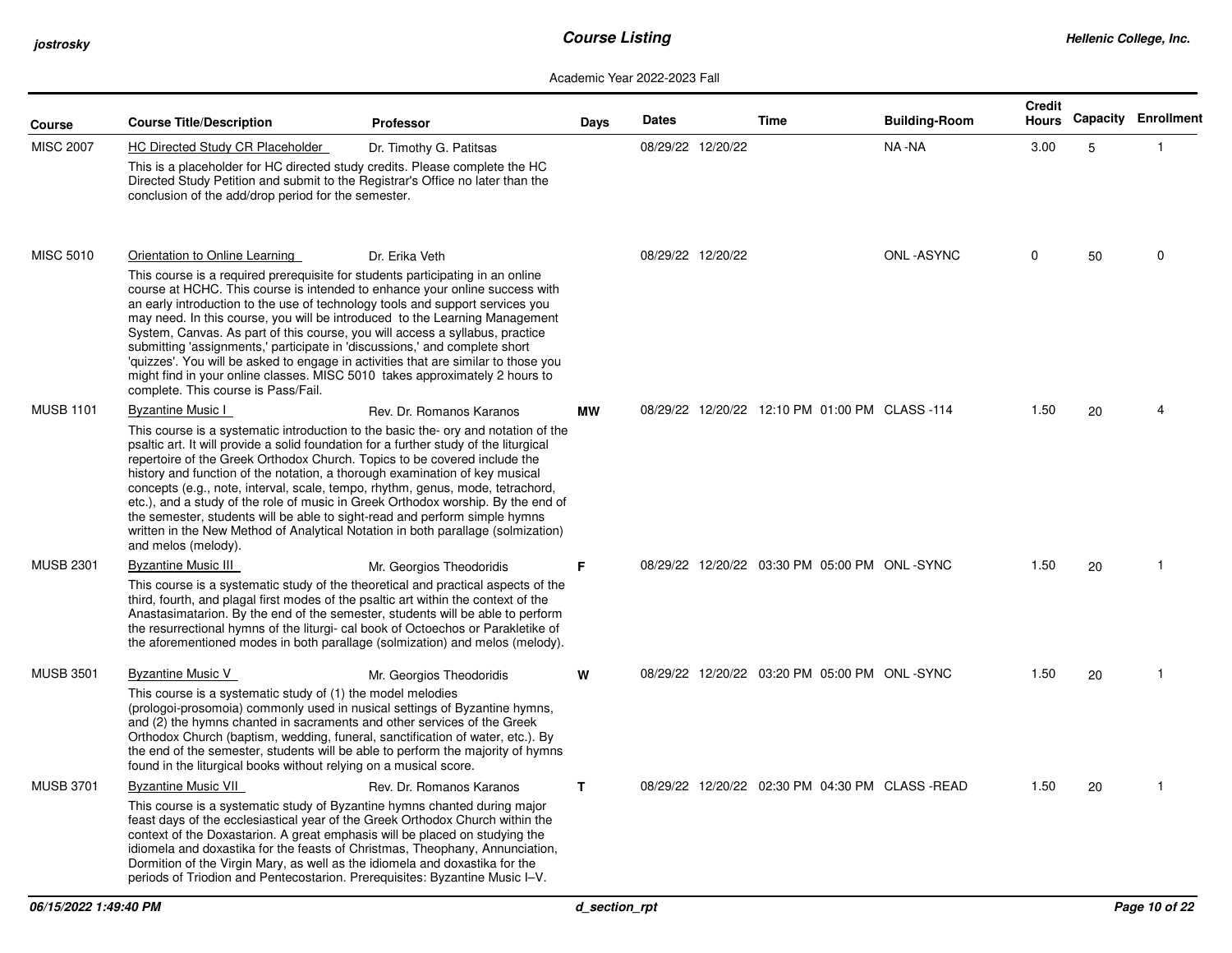| Course           | <b>Course Title/Description</b>                                                                                                                                                                                                                                                                                                                                                                                                                                                                                                                                                                                                                                                                                                                                            | <b>Professor</b>                                                                                                                                                                                                                                                                                                                                                                                                                                                                                                                                                                                                                                                                                        | Days      | <b>Dates</b> | Time                                            | <b>Building-Room</b> | <b>Credit</b><br>Hours |    | <b>Capacity Enrollment</b> |
|------------------|----------------------------------------------------------------------------------------------------------------------------------------------------------------------------------------------------------------------------------------------------------------------------------------------------------------------------------------------------------------------------------------------------------------------------------------------------------------------------------------------------------------------------------------------------------------------------------------------------------------------------------------------------------------------------------------------------------------------------------------------------------------------------|---------------------------------------------------------------------------------------------------------------------------------------------------------------------------------------------------------------------------------------------------------------------------------------------------------------------------------------------------------------------------------------------------------------------------------------------------------------------------------------------------------------------------------------------------------------------------------------------------------------------------------------------------------------------------------------------------------|-----------|--------------|-------------------------------------------------|----------------------|------------------------|----|----------------------------|
| <b>MUSB 4831</b> | <b>Byzantine Music IX</b><br>Rev. Dr. Romanos Karanos<br>The material taught in this course is equivalent to the material taught in the<br>fourth year of Greek conservatories and provides comprehensive preparation<br>for the final examination required for a Holy Cross Certificate in Byzantine<br>Music. Students are expected to become competent in performing more<br>technically demanding repertoire, including Gregory Protopsaltis' cherubic<br>hymns, Petros the Peloponnesian's communion hymns, Petros the<br>Peloponnesian's Kyrie I en pollais amartiais, Ioannis Koukouzelis' Anothen oi<br>profitai, the ancient hymn Ton despotin kai archierea, and the anaphora hymns<br>for the Divine Liturgy of St. Basil. Prerequisites: Byzantine Music I-VI. |                                                                                                                                                                                                                                                                                                                                                                                                                                                                                                                                                                                                                                                                                                         | R         |              | 08/29/22 12/20/22 11:00 AM 01:00 PM CLASS -112  |                      | 1.50                   | 20 | $\mathbf 0$                |
| <b>MUSB 5011</b> | Ecclesiastical Chant II in English                                                                                                                                                                                                                                                                                                                                                                                                                                                                                                                                                                                                                                                                                                                                         | Mr. Georgios Theodoridis<br>The sacraments and services found in the Great Euchologion are studied for<br>practical use. Prereq: Byzantine Music I and Ecclesiastical Chant in English.                                                                                                                                                                                                                                                                                                                                                                                                                                                                                                                 | F         |              | 08/29/22 12/20/22 02:00 PM 03:20 PM ONL-SYNC    |                      | 1.50                   | 20 | -1                         |
| <b>MUSB 5101</b> | <b>Byzantine Music I</b><br>and melos (melody).                                                                                                                                                                                                                                                                                                                                                                                                                                                                                                                                                                                                                                                                                                                            | Rev. Dr. Romanos Karanos<br>This course is a systematic introduction to the basic theory and notation of the<br>Psaltic Art. It will provide a solid foundation for a further study of the liturgical<br>repertoire of the Greek Orthodox Church. Topics to be covered include the<br>history and function of the notation, a thorough examination of key musical<br>concepts (e.g. note, interval, scale, tempo, rhythm, genus, mode, tetrachord,<br>etc.), and a study of the role of music in Greek Orthodox worship. By the end of<br>the semester students will be able to sight-read and perform simple hymns<br>written in the New Method of Analytical Notation in both parallage (solmization) | <b>MW</b> |              | 08/29/22 12/20/22 12:10 PM 01:00 PM CLASS -114  |                      | 1.50                   | 20 | 4                          |
| <b>MUSB 6301</b> | <b>Byzantine Music III</b>                                                                                                                                                                                                                                                                                                                                                                                                                                                                                                                                                                                                                                                                                                                                                 | Mr. Georgios Theodoridis<br>This course is a systematic study of the theoretical and practical aspects of the<br>Third, Fourth and Plagal First Modes of the Psaltic Art within the context of the<br>Anastasimatarion. By the end of the semestet students will be able to petfotm<br>the tesuttectional hymns of the litutgical book of Octoechos ot Parakletike of the<br>afotementioned modes in both parallage (solmization) and melos (melody).                                                                                                                                                                                                                                                   | F         |              | 08/29/22 12/20/22 03:30 PM 05:00 PM ONL-SYNC    |                      | 1.50                   | 20 | 5                          |
| <b>MUSB 6501</b> | <b>Byzantine Music V</b><br>This course is a systematic study of (i) the model melodies<br>found in the liturgical books without relying on a musical score.                                                                                                                                                                                                                                                                                                                                                                                                                                                                                                                                                                                                               | Mr. Georgios Theodoridis<br>(prologoi-prosomoia) commonly used in musical settings of Byzantine hymns,<br>and (ii) the hymns chanted in sacraments and other services of the Greek<br>Orthodox Church (baptism, wedding, funeral, sanctification of water, etc.). By<br>the end of the semester students will be able to perform the majority of hymns                                                                                                                                                                                                                                                                                                                                                  | W         |              | 08/29/22 12/20/22 03:20 PM 05:00 PM ONL-SYNC    |                      | 1.50                   | 20 | 9                          |
| <b>MUSB 6701</b> | <b>Byzantine Music VII</b>                                                                                                                                                                                                                                                                                                                                                                                                                                                                                                                                                                                                                                                                                                                                                 | Rev. Dr. Romanos Karanos<br>This course is a systematic study of Byzantine hymns chanted during major<br>feast days of the ecclesiastical year of the Greek Orthodox Church within the<br>context of the Doxastarion. A great emphasis will be placed on studying the<br>idiomela and doxastika for the feasts of Christmas, Theophany, Annunciation,<br>Dormition of the Virgin Mary, as well as the idiomela and doxastika for the<br>periods of Triodion and Pentecostation. Prerequisites: Byzantine Music I-V.                                                                                                                                                                                     | T.        |              | 08/29/22 12/20/22 02:30 PM 04:30 PM CLASS -READ |                      | 1.50                   | 20 |                            |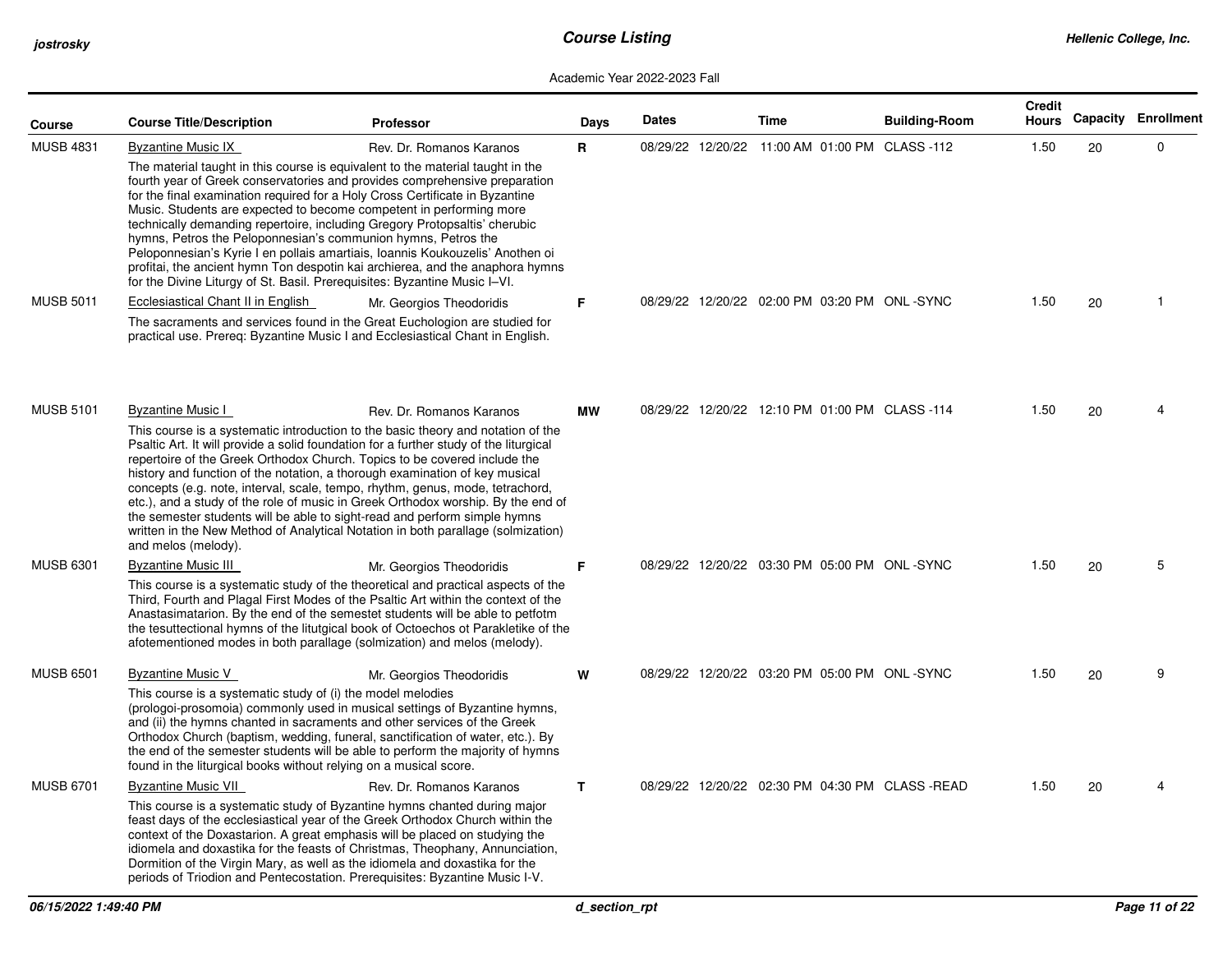| Course           | <b>Course Title/Description</b>               | <b>Professor</b>                                                                                                                                                                                                                                                                                                                                                                                                                                                                                                                                                                                                                                                                                                            | Days      | <b>Dates</b> | Time                                            | <b>Building-Room</b> | <b>Credit</b><br>Hours |    | <b>Capacity Enrollment</b> |
|------------------|-----------------------------------------------|-----------------------------------------------------------------------------------------------------------------------------------------------------------------------------------------------------------------------------------------------------------------------------------------------------------------------------------------------------------------------------------------------------------------------------------------------------------------------------------------------------------------------------------------------------------------------------------------------------------------------------------------------------------------------------------------------------------------------------|-----------|--------------|-------------------------------------------------|----------------------|------------------------|----|----------------------------|
| <b>MUSB 6831</b> | <b>Byzantine Music IX</b>                     | Rev. Dr. Romanos Karanos                                                                                                                                                                                                                                                                                                                                                                                                                                                                                                                                                                                                                                                                                                    | R.        |              | 08/29/22 12/20/22 11:00 AM 01:00 PM CLASS -112  |                      | 1.50                   | 20 |                            |
|                  | Basil. Prerequisites: Byzantine Music I-V.    | The material taught in this course is equivalent to the material taught in the 4th<br>year of Gteek conservatories and provides comprehensive preparation for the<br>final examination required for a Holy Cross Certificate in Byzantine Music.<br>Students are expected to become competent in performing more technically<br>demanding repettoire, including Gregoty Ptotopsaltis' chetubic hymns, Pettos<br>the Peloponnesian's communion hymns, Pettos the Peloponnesian's Kytie i en<br>pollais amattiais, Ioannis Koukouzelis' Anothen oiprofitai, the ancient hymn Ton<br>despotin kai archierea, and the anaphota hymns for the Divine Litutgy of St.                                                              |           |              |                                                 |                      |                        |    |                            |
| <b>MUSB 6913</b> | Kalophonic Heirmologion                       | Rev. Dr. Romanos Karanos                                                                                                                                                                                                                                                                                                                                                                                                                                                                                                                                                                                                                                                                                                    | м         |              | 08/29/22 12/20/22 06:40 PM 09:00 PM CLASS -READ |                      | 3.00                   | 8  | 3                          |
|                  | lives and works of it's composers.            | This course is a systematic study of the post-Byzantine para-liturgical genre of<br>kalophonic heirmos, intended for soloistc performance after the end of the<br>Divine Liturgy, at banquets, visits of eminent secular or religious figures, and<br>other festive accasions. We will study the history, development and musical<br>morphology of the genre, as well as it's manuscript and print tradition and the                                                                                                                                                                                                                                                                                                        |           |              |                                                 |                      |                        |    |                            |
| <b>MUSW 1105</b> | The Great Concert Halls of Boston             | TO BE ANNOUNCED                                                                                                                                                                                                                                                                                                                                                                                                                                                                                                                                                                                                                                                                                                             | <b>MW</b> |              | 08/29/22 12/20/22 10:40 AM 12:00 PM CLASS -110  |                      | 3.00                   | 20 |                            |
|                  | remotely.                                     | This course will provide an overview of the history of Western European music.<br>We will study the fundamentals and terminology of music, the history and<br>development of musical styles and genres from ancient Greek music through<br>the 21st century, and the life and works of the great composers of the<br>Renaissance, Baroque, Classical, and Romantic periods. We will also briefly<br>examine other musical traditions of the world. A great emphasis will be placed<br>on listening appreciation. Numerous musical samples will be provided<br>throughout the lectures to familiarize students with the great works and enhance<br>their acoustic experience. Attendance at concert hall venues in person or |           |              |                                                 |                      |                        |    |                            |
| <b>MUSW 1351</b> | <b>Voice Class</b>                            | TO BE ANNOUNCED                                                                                                                                                                                                                                                                                                                                                                                                                                                                                                                                                                                                                                                                                                             | T.        |              | 08/29/22 12/20/22 03:00 PM 03:50 PM TBA -       |                      | 0.50                   | 8  | $\Omega$                   |
|                  | control of breath, attacks and releases, etc. | The class aims to improve individual voices while working within a class. The<br>fundamentals of chant/singing will be used which include attitude, posture,                                                                                                                                                                                                                                                                                                                                                                                                                                                                                                                                                                |           |              |                                                 |                      |                        |    |                            |
| <b>MUSW 1352</b> | Voice Class                                   | TO BE ANNOUNCED                                                                                                                                                                                                                                                                                                                                                                                                                                                                                                                                                                                                                                                                                                             | T.        |              | 08/29/22 12/20/22 04:00 PM 04:50 PM TBA -       |                      | 0.50                   | 8  | $\mathbf 0$                |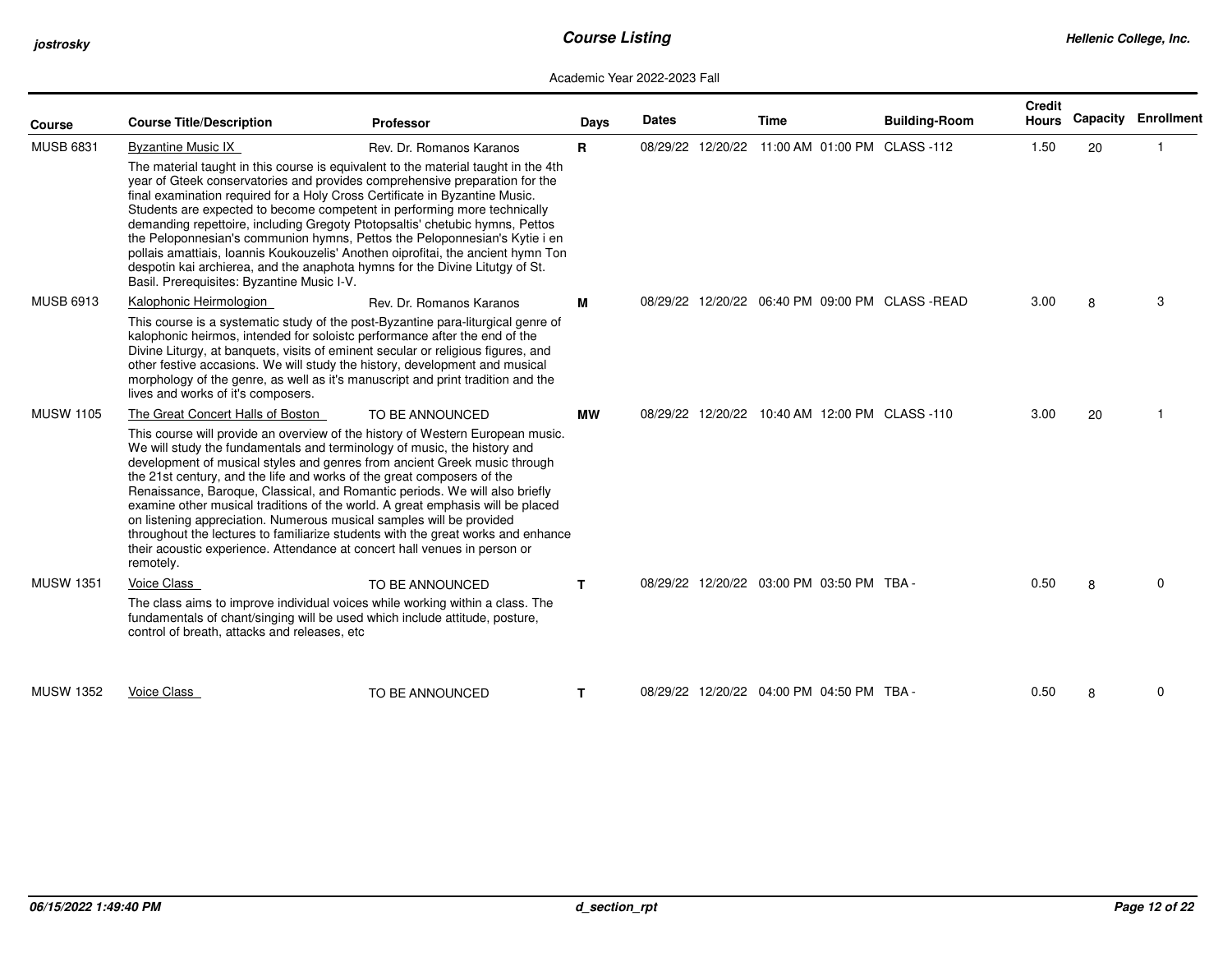| <b>Course</b>    | <b>Course Title/Description</b>                                                                                                                                                                                                                                                                           | <b>Professor</b>                                                                                                                                                                                       | Days | <b>Dates</b> |                   | Time                                      | <b>Building-Room</b>           | <b>Credit</b><br>Hours | Capacity | <b>Enrollment</b> |
|------------------|-----------------------------------------------------------------------------------------------------------------------------------------------------------------------------------------------------------------------------------------------------------------------------------------------------------|--------------------------------------------------------------------------------------------------------------------------------------------------------------------------------------------------------|------|--------------|-------------------|-------------------------------------------|--------------------------------|------------------------|----------|-------------------|
| <b>MUSW 5351</b> | Voice Class<br>Although open to all students, this semester-long course is required of all<br>class. The fundamentals of chanting/singing will be used, which include:<br>throat), registers, resonance, enunciation, etc. It is recommended that<br>seminarians take the course during their first year. | TO BE ANNOUNCED<br>seminarians. The class aims to improve individual voices while working with a<br>attitude, posture, control of breath, attacks and releases, the jaw (neck and                      | т    | 08/29/22     | 12/20/22          | 03:00 PM 03:50 PM                         | TRA -                          | 0.50                   | 8        |                   |
| <b>MUSW 5352</b> | Voice Class                                                                                                                                                                                                                                                                                               | TO BE ANNOUNCED                                                                                                                                                                                        | т    |              |                   | 08/29/22 12/20/22 04:00 PM 04:50 PM TBA - |                                | 0.50                   | 10       |                   |
| <b>NEWT 4002</b> | Introduction to the New Testament<br>background of early Christianity, Judaism, and the Greco-Roman world.<br>Attention is also given to the patristic vision of Scripture, modern biblical<br>5002.                                                                                                      | Rev. Dr. George Lewis Parsenios<br>A survey of the books of the New Testament against the historical and religious<br>criticism, and the New Testament Canon. Course is cross-listed as NEWT           | F.   |              | 08/29/22 12/20/22 |                                           | 10:30 AM 12:50 PM CLASS - READ | 3.00                   | 20       |                   |
| <b>NEWT 5002</b> | Introduction to the New Testament<br>modern biblical studies.                                                                                                                                                                                                                                             | Rev. Dr. George Lewis Parsenios<br>A required survey of the New Testament books in their historical and religious<br>background with attention to hermeneutics, the patristic exegetical heritage, and | F.   |              | 08/29/22 12/20/22 |                                           | 10:30 AM 12:50 PM CLASS - READ | 3.00                   | 30       | 10                |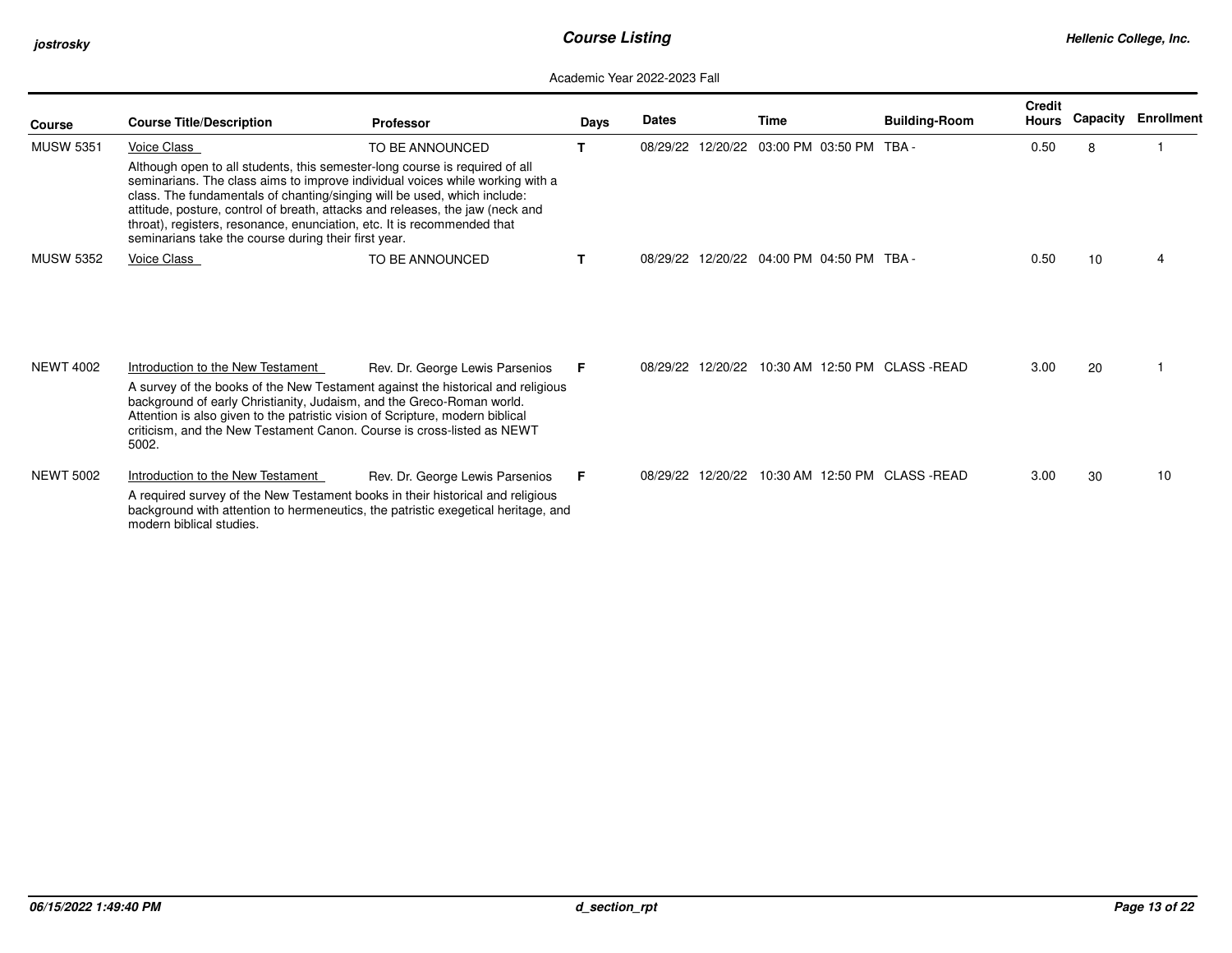| <b>Course</b>    | <b>Course Title/Description</b>                                                                                                                                                                                                                                                                                                                                                                                                                                                                                                                                                                                                                                                                                                                                                                                                                                                                                                                                                                                                                                        | <b>Professor</b>                                                                                                                                                                                                                                        | <b>Days</b> | <b>Dates</b> |                   | Time | <b>Building-Room</b>                           | <b>Credit</b><br>Hours |    | <b>Capacity Enrollment</b> |
|------------------|------------------------------------------------------------------------------------------------------------------------------------------------------------------------------------------------------------------------------------------------------------------------------------------------------------------------------------------------------------------------------------------------------------------------------------------------------------------------------------------------------------------------------------------------------------------------------------------------------------------------------------------------------------------------------------------------------------------------------------------------------------------------------------------------------------------------------------------------------------------------------------------------------------------------------------------------------------------------------------------------------------------------------------------------------------------------|---------------------------------------------------------------------------------------------------------------------------------------------------------------------------------------------------------------------------------------------------------|-------------|--------------|-------------------|------|------------------------------------------------|------------------------|----|----------------------------|
| <b>NEWT 6015</b> | Prayer in N.T. & Early Christianity                                                                                                                                                                                                                                                                                                                                                                                                                                                                                                                                                                                                                                                                                                                                                                                                                                                                                                                                                                                                                                    | Dr. Bruce Beck                                                                                                                                                                                                                                          |             |              | 08/29/22 12/20/22 |      | TBA-                                           | 3.00                   | 8  | 6                          |
|                  | The Orthodox Church is known for its beautiful written prayers. Together we<br>of our most central prayers, such as the "Thrice Holy Hymn" and the "Our<br>the prayers of our forefathers and mothers? Why do we follow these formal<br>patterns in our worship services?                                                                                                                                                                                                                                                                                                                                                                                                                                                                                                                                                                                                                                                                                                                                                                                              | pray words that have been spoken by Orthodox Christians for centuries. Some<br>Father," draw from the Scriptures and Second Temple sources. Why do we pray                                                                                              |             |              |                   |      |                                                |                        |    |                            |
|                  | In this course, we will explore the ways that the Orthodox Church turns<br>continually toward the well-tested patterns of prayer; we sing from a common<br>hymnbook. This course will study select New Testament and ancient Christian<br>prayers from the first four centuries, with attention to their scriptural and<br>inter-testamental archetypes. Special focus will be given to prayers with biblical<br>phrases and quotations. The "Our Father" and other prayers in the New<br>Testament will be of special interest, including the commentaries written about<br>them in the early patristic writings. The development of the Christian biblical<br>odes will be also be traced, showing how Old and New Testament archetypes<br>served as the basis for early liturgical prayers. What does this tendency toward<br>"scripturalization" of prayers mean about the Orthodox faith?<br>One of the learning outcomes for this course is that students will gain a greater<br>awareness and appreciation for some of the biblical stories and characters that |                                                                                                                                                                                                                                                         |             |              |                   |      |                                                |                        |    |                            |
|                  | those who have prayed them before us.                                                                                                                                                                                                                                                                                                                                                                                                                                                                                                                                                                                                                                                                                                                                                                                                                                                                                                                                                                                                                                  | lie behind many of the prayers of the church, heroes of faith whom God saved<br>through their prayers. We will thus rediscover some prayers that will inspire us<br>today, and give us a greater appreciation for the tradition of Christian prayer and |             |              |                   |      |                                                |                        |    |                            |
| <b>NEWT 7025</b> | The Apostle Paul as Pastor                                                                                                                                                                                                                                                                                                                                                                                                                                                                                                                                                                                                                                                                                                                                                                                                                                                                                                                                                                                                                                             | Rev. Dr. George Lewis Parsenios                                                                                                                                                                                                                         |             |              | 08/29/22 12/20/22 |      | ONL-ASYNC                                      | 3.00                   | 8  | 8                          |
|                  | the differing circumstances his communities presented to him. Particular<br>attention will be given to (1) the character and work of Paul as a shaper of<br>ancient patterns of moral formation and ancient styles of rhetoric.                                                                                                                                                                                                                                                                                                                                                                                                                                                                                                                                                                                                                                                                                                                                                                                                                                        | This exegetically based course will explore Paul's varied pastoral responses to<br>communities, and (2) the manner in which Paul relies on, but also transforms,                                                                                        |             |              |                   |      |                                                |                        |    |                            |
| <b>NTGK 4001</b> | <b>Biblical Greek I</b><br>A study of the "koine" based on texts from the New Testament. The basic<br>concepts of New Testament Greek Grammar, syntax and vocabulary are<br>studied and applied on readings from the Gospels. The study is diachronic,<br>taking into consideration the development of the Greek language from its<br>immerse the students in the study of the texts of the New Testament and<br>introduce them to the language used in the Greek Orthodox services.                                                                                                                                                                                                                                                                                                                                                                                                                                                                                                                                                                                   | Dr. James C. Skedros<br>Classical origin to the "koine" and modern Greek. The aim of the course is to                                                                                                                                                   | <b>TR</b>   |              |                   |      | 08/29/22 12/20/22 09:10 AM 10:30 AM CLASS -110 | 3.00                   | 20 | $\overline{c}$             |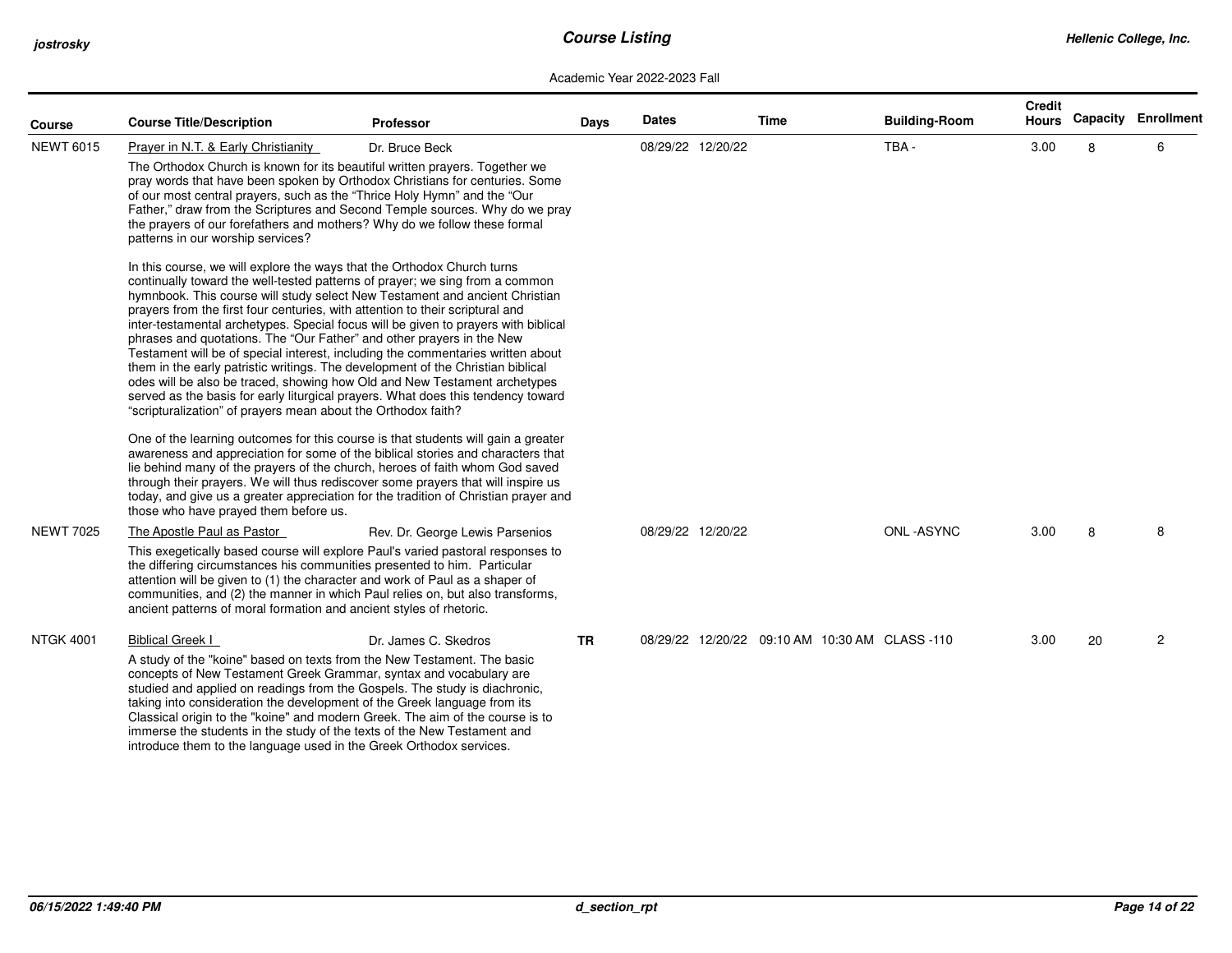| Course           | <b>Course Title/Description</b>                                                                                                                                                                                                                                                                                                                                                                                                                                                                                                                                                                                                                                                                                                                                                                                                                                                                                                                                                            | <b>Professor</b>                                                                                                                                                                                                                                                                                                                                                                                                                                                                                                                     | Days | <b>Dates</b> |                   | Time | <b>Building-Room</b>                          | <b>Credit</b><br>Hours |    | <b>Capacity Enrollment</b> |
|------------------|--------------------------------------------------------------------------------------------------------------------------------------------------------------------------------------------------------------------------------------------------------------------------------------------------------------------------------------------------------------------------------------------------------------------------------------------------------------------------------------------------------------------------------------------------------------------------------------------------------------------------------------------------------------------------------------------------------------------------------------------------------------------------------------------------------------------------------------------------------------------------------------------------------------------------------------------------------------------------------------------|--------------------------------------------------------------------------------------------------------------------------------------------------------------------------------------------------------------------------------------------------------------------------------------------------------------------------------------------------------------------------------------------------------------------------------------------------------------------------------------------------------------------------------------|------|--------------|-------------------|------|-----------------------------------------------|------------------------|----|----------------------------|
| <b>OLDT 4001</b> | Introduction to the Old Testament<br>The Introduction to the study of the Old Testament is not, and cannot be, a<br>two parts. The General Introduction deals with the Old Testament as history,<br>detail: unity in diversity of the Christian Bible, biblical text, biblical canon, and<br>the Old and New Testaments along with their interpretations within various<br>hermeneutical contexts (Jewish, Christian, modern scholarship). The two<br>themes discussed here are God and humanity.                                                                                                                                                                                                                                                                                                                                                                                                                                                                                          | Rev. Dr. Eugen J. Pentiuc<br>substitute of the Old Testament, but rather a preparatory step, a reading guide,<br>and a candid invitation to reading the Old Testament. The course is divided into<br>literature, and part of the living tradition. The following topics are discussed in<br>relationship between Scripture and Tradition. The Special Introduction survey<br>the books of the Old Testament (including the anaginoskomena) and focuses<br>on some theological themes rooted in the Pentateuch and running throughout | м    |              |                   |      | 08/29/22 12/20/22 01:10 PM 03:30 PM MALIO -EL | 3.00                   | 20 | $\overline{2}$             |
| <b>OLDT 5001</b> | Introduction to the Old Testament<br>Rev. Dr. Eugen J. Pentiuc<br>The Introduction to the study of the Old Testament is not, and cannot be, a<br>substitute of the Old Testament, but rather a preparatory step, a reading guide,<br>and a candid invitation to reading the Old Testament. The course is divided into<br>two parts. The General Introduction deals with the Old Testament as history,<br>literature, and part of the living tradition. The following topics are discussed in<br>detail: unity in diversity of the Christian Bible, biblical text, biblical canon, and<br>relationship between Scripture and Tradition. The Special Introduction survey<br>the books of the Old Testament (including the anaginoskomena) and focuses<br>on some theological themes rooted in the Pentateuch and running throughout<br>the Old and New Testaments along with their interpretations within various<br>hermeneutical contexts (Jewish, Christian, modern scholarship). The two |                                                                                                                                                                                                                                                                                                                                                                                                                                                                                                                                      | м    |              |                   |      | 08/29/22 12/20/22 01:10 PM 03:30 PM MALIO -EL | 3.00                   | 20 |                            |
| <b>OLDT 7301</b> | themes discussed here are God and humanity.<br>Christ in The Old Testament<br>Rev. Dr. Eugen J. Pentiuc<br>Christ's birth, life, crucifixion, and glorious resurrection were all prophesied<br>centuries earlier in Old Testament<br>times. This course aims to reconstruct the prehistory of Christ or the Old<br>Testament messianism as it unfolds in<br>the Pentateuch, Psalms and Prophets. Selected messianic texts will be<br>interpreted in the light of patristic traditions<br>with references to modern scholarship as well.                                                                                                                                                                                                                                                                                                                                                                                                                                                    |                                                                                                                                                                                                                                                                                                                                                                                                                                                                                                                                      |      |              | 08/29/22 12/20/22 |      | ONL-ASYNC                                     | 3.00                   | 8  | 8                          |
| <b>PAST 5052</b> | Youth Ministry<br>scope of youth ministry efforts across parishes within the canonical Orthodox<br>jurisdictions in North America, with a special emphasis on certain youth<br>programs/ministries that exist on the parish, metropolis (diocesan) and<br>archdiocesan levels. Source documents and practices of Orthodox Youth<br>confronting Orthodox Youth.                                                                                                                                                                                                                                                                                                                                                                                                                                                                                                                                                                                                                             | Dr. Ann Bezzerides<br>This course considers the various ministries in which participating students will<br>eventually be engaged within the life of the Church. We will examine the current<br>Ministry across North America will be examined, as will the wide range of issues                                                                                                                                                                                                                                                      |      |              | 08/29/22 12/20/22 |      | TBA-                                          | 3.00                   | 30 | $\overline{7}$             |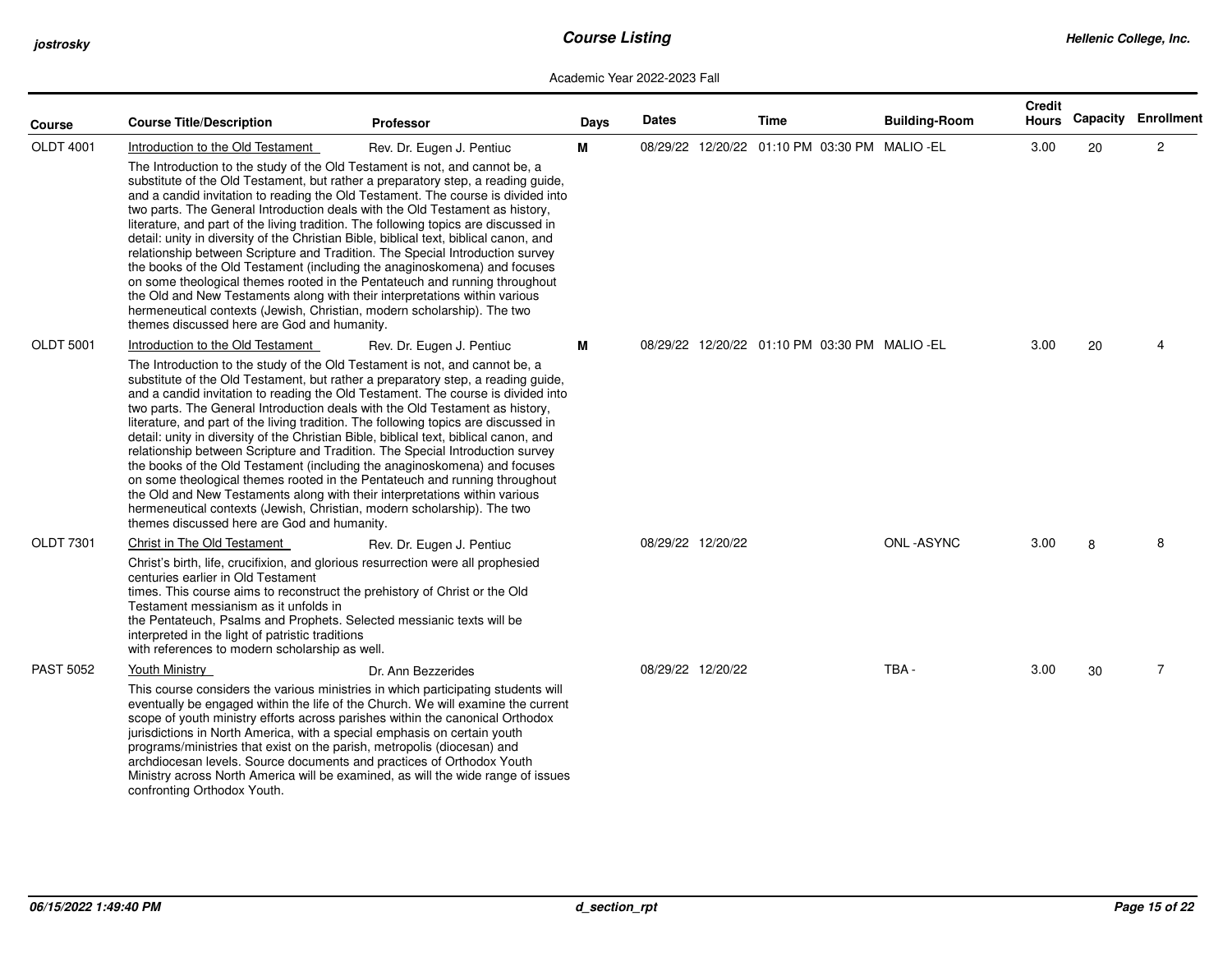*jostrosky*

| <b>Course</b>    | <b>Course Title/Description</b>                                                                                                                                                                                                                                                                                                                                                                                                                                                                                                                                                                                                                                                                                                                                                                                                                                                                                                                                                        | <b>Professor</b>      | Days         | <b>Dates</b>      | Time                                           | <b>Building-Room</b> | <b>Credit</b> |    | Hours Capacity Enrollment |
|------------------|----------------------------------------------------------------------------------------------------------------------------------------------------------------------------------------------------------------------------------------------------------------------------------------------------------------------------------------------------------------------------------------------------------------------------------------------------------------------------------------------------------------------------------------------------------------------------------------------------------------------------------------------------------------------------------------------------------------------------------------------------------------------------------------------------------------------------------------------------------------------------------------------------------------------------------------------------------------------------------------|-----------------------|--------------|-------------------|------------------------------------------------|----------------------|---------------|----|---------------------------|
| PAST 5052 A      | Youth Ministry Field Ed                                                                                                                                                                                                                                                                                                                                                                                                                                                                                                                                                                                                                                                                                                                                                                                                                                                                                                                                                                | Stavroula Gurguliatos |              | 08/29/22 12/20/22 |                                                | TBA-                 | 0             | 35 | $\overline{7}$            |
| <b>PAST 6011</b> | Theology of Pastoral Care I<br>As one part of your journey here at Holy Cross, this course, the Theology of<br>Pastoral Care I, is intended to help you integrate and apply the knowledge you<br>have acquired in other classes into your own life and in pastoral care situations.<br>As a Field Education Course for hospital ministry, you will be placed in a local<br>hospital for the semester. Specifically, we will explore hospital ministry as one<br>aspect of pastoral care, as we develop a theology of pastoral care. The intent of<br>this class is not to provide you with the right answers for pastoral situations.<br>Rather, this course is designed, with the readings, class discussions,<br>theological reflection groups, and assignments to develop your knowledge and<br>skills related to hospital ministry as well as your personal identity as an<br>Orthodox Christian seminarian and future minister or priest. Course is<br>cross-listed as FLED 6101. | Dr. Philip Mamalakis  | R            |                   | 08/29/22 12/20/22 02:10 PM 03:30 PM MALIO -WL  |                      | 3.00          | 25 | 12                        |
| PAST 6011        | Theology of Pastoral Care I<br>As one part of your journey here at Holy Cross, this course, the Theology of<br>Pastoral Care I, is intended to help you integrate and apply the knowledge you<br>have acquired in other classes into your own life and in pastoral care situations.<br>As a Field Education Course for hospital ministry, you will be placed in a local<br>hospital for the semester. Specifically, we will explore hospital ministry as one<br>aspect of pastoral care, as we develop a theology of pastoral care. The intent of<br>this class is not to provide you with the right answers for pastoral situations.<br>Rather, this course is designed, with the readings, class discussions,<br>theological reflection groups, and assignments to develop your knowledge and<br>skills related to hospital ministry as well as your personal identity as an<br>Orthodox Christian seminarian and future minister or priest. Course is<br>cross-listed as FLED 6101. | Dr. Philip Mamalakis  | $\mathbf{T}$ |                   | 08/29/22 12/20/22 09:10 AM 10:30 AM MALIO - WL |                      | 3.00          | 25 | 12                        |
| PAST 6011 A      | Theology of Pastoral Care I Field E                                                                                                                                                                                                                                                                                                                                                                                                                                                                                                                                                                                                                                                                                                                                                                                                                                                                                                                                                    | Stavroula Gurguliatos |              | 08/29/22 12/20/22 |                                                |                      | 0             | 25 | $\overline{7}$            |
| <b>PAST 6052</b> | Marriage and Family<br>The course will examine the Orthodox theological understanding of marriage<br>and family. It will include a focus on the characteristics of both healthy and<br>unhealthy relationships. Issues which negatively affect marital and family<br>relationships, such as addictions, as well as psychological, verbal, physical, and<br>sexual abuse, will be examined. Attention will also be given to clergy marriages<br>and the issue of clerical "burnout." The role of the pastoral caregiver in<br>ministering to marriages and families will be emphasized.                                                                                                                                                                                                                                                                                                                                                                                                 | Dr. Philip Mamalakis  | F            |                   | 08/29/22 12/20/22 01:00 PM 03:20 PM CLASS-READ |                      | 3.00          | 8  | 8                         |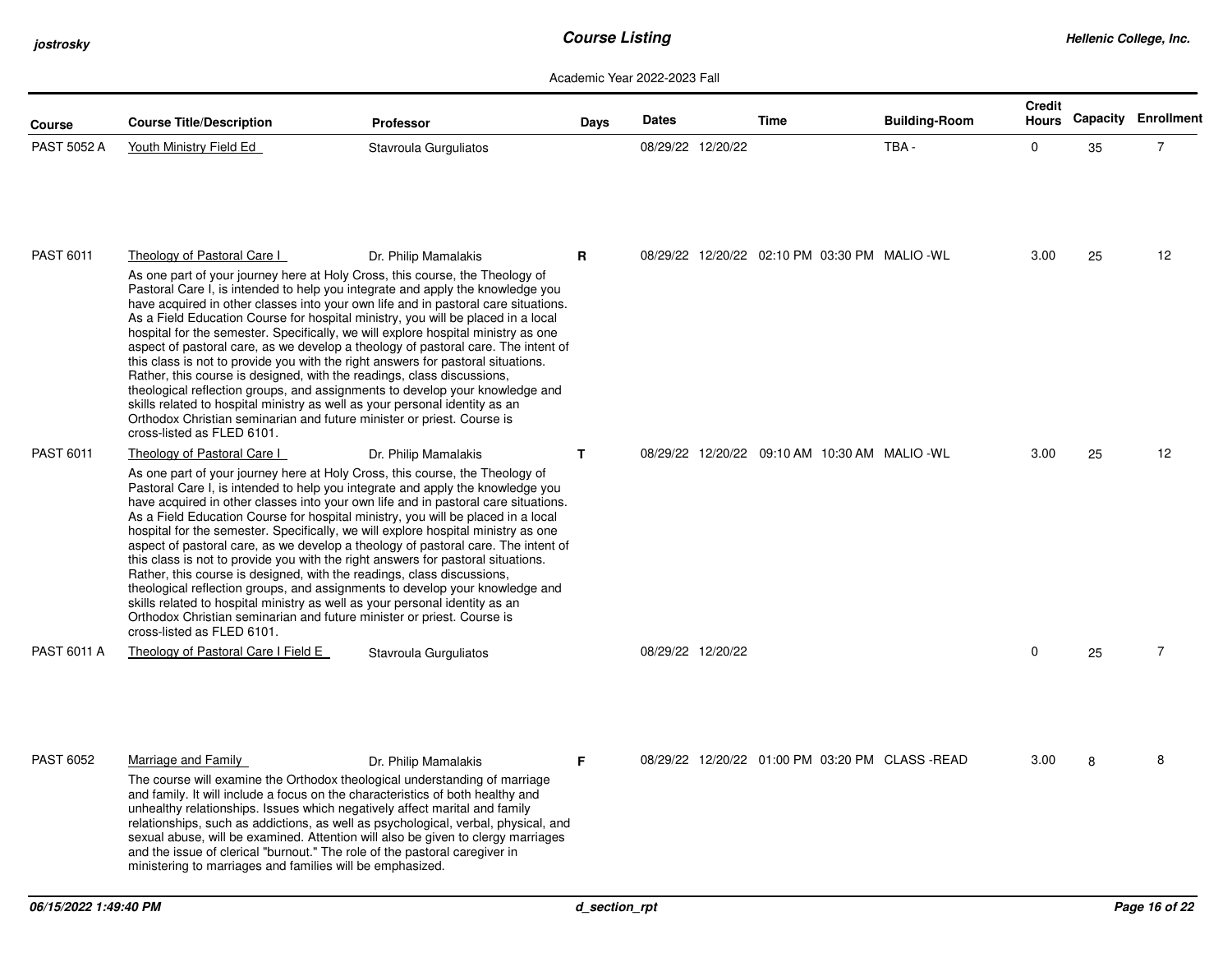| <b>Course</b>      | <b>Course Title/Description</b>                                                                                                                                                                                                                                                                                                                                                                                                                                                                                                                                                                                                                                                           | <b>Professor</b>                                                                                                                                                                                                                                                                                                                                                                                                          | Days         | <b>Dates</b> |                   | Time                                      | <b>Building-Room</b>                           | Credit<br><b>Hours</b> |    | <b>Capacity Enrollment</b> |
|--------------------|-------------------------------------------------------------------------------------------------------------------------------------------------------------------------------------------------------------------------------------------------------------------------------------------------------------------------------------------------------------------------------------------------------------------------------------------------------------------------------------------------------------------------------------------------------------------------------------------------------------------------------------------------------------------------------------------|---------------------------------------------------------------------------------------------------------------------------------------------------------------------------------------------------------------------------------------------------------------------------------------------------------------------------------------------------------------------------------------------------------------------------|--------------|--------------|-------------------|-------------------------------------------|------------------------------------------------|------------------------|----|----------------------------|
| <b>PAST 6662</b>   | Pastoral Care & Mental Health                                                                                                                                                                                                                                                                                                                                                                                                                                                                                                                                                                                                                                                             | Dr. Philip Mamalakis                                                                                                                                                                                                                                                                                                                                                                                                      | М            |              |                   | 08/29/22 12/20/22 02:40 PM 05:00 PM TBA - |                                                | 3.00                   | 8  | 8                          |
|                    | the pandemic have increased the rates of mental illness in our communities,<br>to understanding mental health and illness. Mental illness and health, how we<br>define it, how we identify it, and how we address it calls into question how we<br>understand God, human nature, the person, free will/personal agency, and the<br>relationship that these issues, theologically, have with the broad field of mental<br>as they apply to the most prevalent issues of mental health that a<br>pastor/priest/minister will encounter in the parish. Special emphasis will be<br>pastor/priest/minister in ministering to people struggling with issues of mental<br>health in the parish. | Issues of mental illness and health continue to challenge pastors and ministers<br>as they seek to guide their parishes and communities. Recent events related to<br>heightened the need for pastors to possess a basic level of competency related<br>health, commonly referred to as psychology. This class will explore these issues<br>placed on the relationship between theology and psychology and the role of the |              |              |                   |                                           |                                                |                        |    |                            |
| <b>PAST 7201</b>   | Preaching: Proclaiming the Kingdom                                                                                                                                                                                                                                                                                                                                                                                                                                                                                                                                                                                                                                                        | Rev. Luke A. Veronis                                                                                                                                                                                                                                                                                                                                                                                                      | <b>TR</b>    |              |                   |                                           | 08/29/22 12/20/22 09:10 AM 10:30 AM MALIO - WL | 3.00                   | 30 | 14                         |
|                    | This course is a preparation for the ministry of proclaim-ing the word of the<br>kingdom. Students are exposed to the theology of preaching, and methods of<br>interpretation, preparation, and production of sermons. Lectures examine the<br>listening assembly and the listening pulpit, the Liturgy and the homily,<br>experiencing and expressing the word. The emphasis is on the prophetic, as<br>the fall semester, the practical segment continues in the Fr. Veronis spring<br>semester.                                                                                                                                                                                        | well as on the practi-cal, dimension of preaching. While this course is taught in                                                                                                                                                                                                                                                                                                                                         |              |              |                   |                                           |                                                |                        |    |                            |
| <b>PAST 7212</b>   | Preaching Practicum                                                                                                                                                                                                                                                                                                                                                                                                                                                                                                                                                                                                                                                                       | Rev. Luke A. Veronis                                                                                                                                                                                                                                                                                                                                                                                                      |              |              | 08/29/22 12/20/22 |                                           | CHAPL -                                        | 0                      | 6  | 6                          |
|                    | A required practicum for those enrolled in PAST 7201 in the current/previous<br>semester.                                                                                                                                                                                                                                                                                                                                                                                                                                                                                                                                                                                                 |                                                                                                                                                                                                                                                                                                                                                                                                                           |              |              |                   |                                           |                                                |                        |    |                            |
| <b>PAST 7252</b>   | Parish Leadership & Admin. I<br>of parish administration. Students will have an opportunity to reflect upon<br>various dimensions of ministry. Field placements have been designed to give<br>exposure to various aspects of parish life including pastoral visitations,<br>preaching, worship and administration. Course is cross listed as FLED 7201.                                                                                                                                                                                                                                                                                                                                   | TO BE ANNOUNCED<br>The purpose of this course is to integrate the experiences that students have in<br>their field education placement with the theological and organizational principles                                                                                                                                                                                                                                 | $\mathbf{R}$ |              |                   |                                           | 08/29/22 12/20/22 10:40 AM 12:00 PM MALIO -EL  | 3.00                   | 30 | 16                         |
| <b>PAST 7252 A</b> | Parish Leadership & Admin I FieldEd                                                                                                                                                                                                                                                                                                                                                                                                                                                                                                                                                                                                                                                       | Stavroula Gurguliatos                                                                                                                                                                                                                                                                                                                                                                                                     |              |              | 08/29/22 12/20/22 |                                           |                                                | 0                      | 30 | 15                         |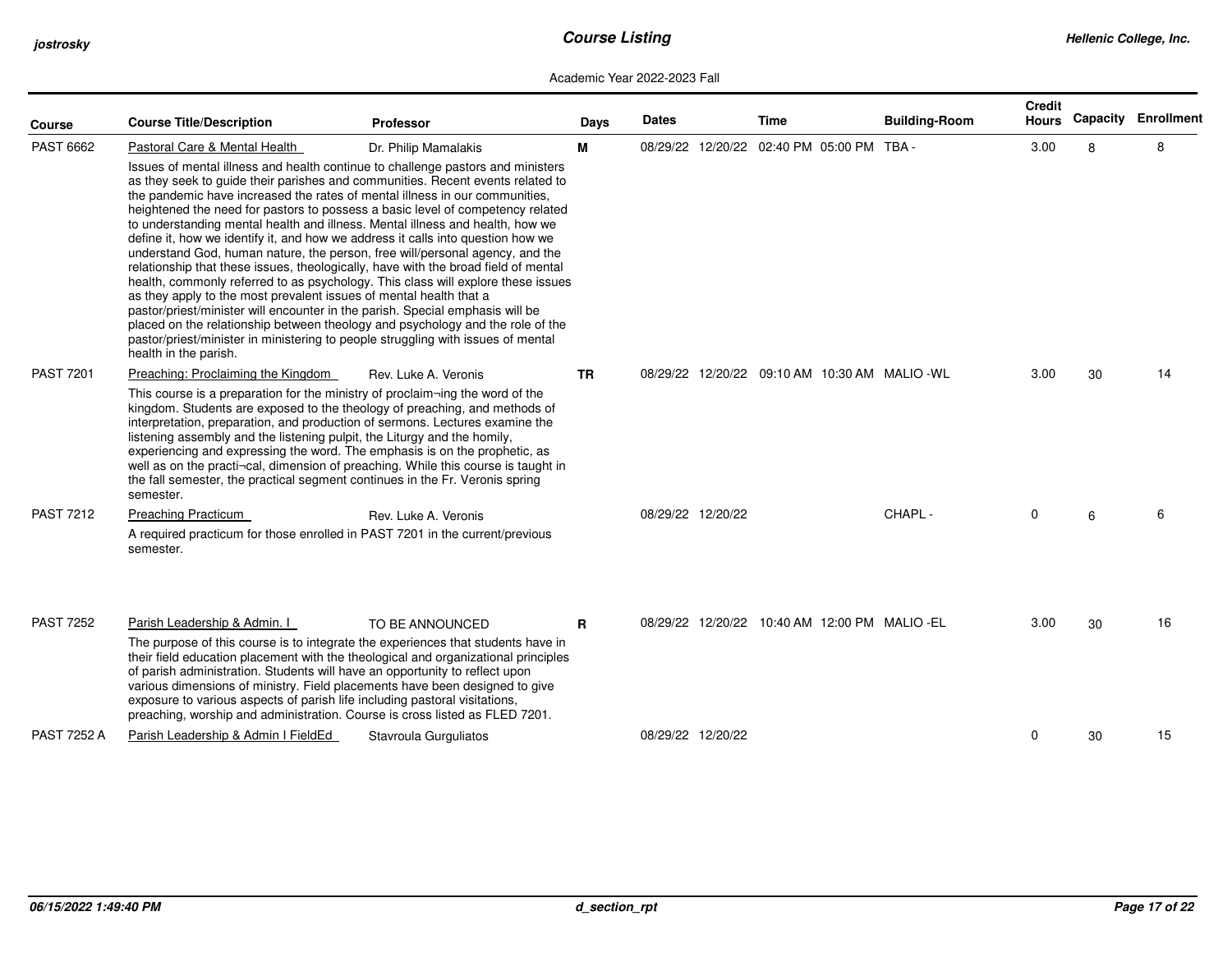| <b>Course</b>    | <b>Course Title/Description</b>                                                                                                                                                   | <b>Professor</b>                                                                                                                                                                                                                                                                                                                                                                                                                                                                                                                                                                                                                                                                                                                                  | Days      | <b>Dates</b> | <b>Time</b> | <b>Building-Room</b>                             | <b>Credit</b><br><b>Hours</b> |                | <b>Capacity Enrollment</b> |
|------------------|-----------------------------------------------------------------------------------------------------------------------------------------------------------------------------------|---------------------------------------------------------------------------------------------------------------------------------------------------------------------------------------------------------------------------------------------------------------------------------------------------------------------------------------------------------------------------------------------------------------------------------------------------------------------------------------------------------------------------------------------------------------------------------------------------------------------------------------------------------------------------------------------------------------------------------------------------|-----------|--------------|-------------|--------------------------------------------------|-------------------------------|----------------|----------------------------|
| <b>PAST 7360</b> | <b>World Religions</b>                                                                                                                                                            | Rev. Luke A. Veronis                                                                                                                                                                                                                                                                                                                                                                                                                                                                                                                                                                                                                                                                                                                              | T.        |              |             | 08/29/22 12/20/22 06:40 PM 09:00 PM CLASS -READ  | 3.00                          | 8              | 3                          |
|                  | religious perspective. With each of these different religions, we<br>sharing our faith within other religions. This Course fulfills the World<br>Religions/Ecumenism requirement. | We will look at humanity's quest for God from the beginning of time, and how<br>four of the world's major religious traditions-Judaism, Islam, Hinduism, and<br>Buddhism—developed. Along with their history, we will study their main<br>teachings, worldview, and practice. Part of the class will include visiting temples<br>of the other faiths. We will also look at the phenomenon of atheism and its own<br>willdiscussOrthodox Christianity's understanding of other religions and how we<br>are to dialogue and interact with them, trying to discover elements that could be<br>acceptable within Orthodox Christianity, and how these bridges could be used in                                                                        |           |              |             |                                                  |                               |                |                            |
| <b>PATR 5011</b> | Patrology                                                                                                                                                                         | Rev. Kevin Kalish                                                                                                                                                                                                                                                                                                                                                                                                                                                                                                                                                                                                                                                                                                                                 | T.        |              |             | 08/29/22 12/20/22 01:10 PM 03:30 PM CLASS - READ | 3.00                          | 30             | 5                          |
|                  | most influential of them.                                                                                                                                                         | This introductory core-course consists of two parts: a) a general introduction to<br>the Fathers and the main periods of Patristic Literature from post-apostolic<br>times to the beginnings of the Schism between the Eastern and Western<br>Churches (in the ninth century); and b) a brief profile of some of the most<br>important Fathers of this period and their writings and doctrines focusing on the                                                                                                                                                                                                                                                                                                                                    |           |              |             |                                                  |                               |                |                            |
| <b>PATR 5020</b> | <b>Orthodox Christianity</b>                                                                                                                                                      | TO BE ANNOUNCED                                                                                                                                                                                                                                                                                                                                                                                                                                                                                                                                                                                                                                                                                                                                   | F.        |              |             | 08/29/22 12/20/22 01:00 PM 02:10 PM CLASS -221   | 1.50                          | $\overline{7}$ | 0                          |
|                  |                                                                                                                                                                                   | A basic introduction to the history, theology, and spirituality of the Orthodox<br>Church. Emphasis will be placed on the theology of the Ecumenical Councils,<br>the writings of the Church Fathers, and classic works of Orthodox spirituality.                                                                                                                                                                                                                                                                                                                                                                                                                                                                                                 |           |              |             |                                                  |                               |                |                            |
|                  | Leadership Certificate program.                                                                                                                                                   | This course is limited to students in the Youth/Young Adult Ministry and                                                                                                                                                                                                                                                                                                                                                                                                                                                                                                                                                                                                                                                                          |           |              |             |                                                  |                               |                |                            |
| <b>PHIL 2145</b> | From Socrates to Augustine                                                                                                                                                        | Dr. Tone Sveteli                                                                                                                                                                                                                                                                                                                                                                                                                                                                                                                                                                                                                                                                                                                                  | <b>TR</b> |              |             | 08/29/22 12/20/22 02:10 PM 03:30 PM CLASS -113   | 3.00                          | 20             | 5                          |
|                  | Middle Ages.                                                                                                                                                                      | This course introduces students to philosophical reflection and to its history<br>through the presentation and discussion of the writings of major thinkers from<br>ancient periods. The course is designed to show how fundamental and enduring<br>questions about the universe and about the nature of human beings recur in<br>ancient time and contexts. Students will be introduced to and familiarized with<br>the Greek inception of philosophy beginning with the Pre-Socratics, the<br>systematization and development of philosophical thought by Plato and Platonic<br>tradition and finally, the synthesis-but also the tension between Greek reason<br>and Christian faith as it occurred in late Antiquity and was developed in the |           |              |             |                                                  |                               |                |                            |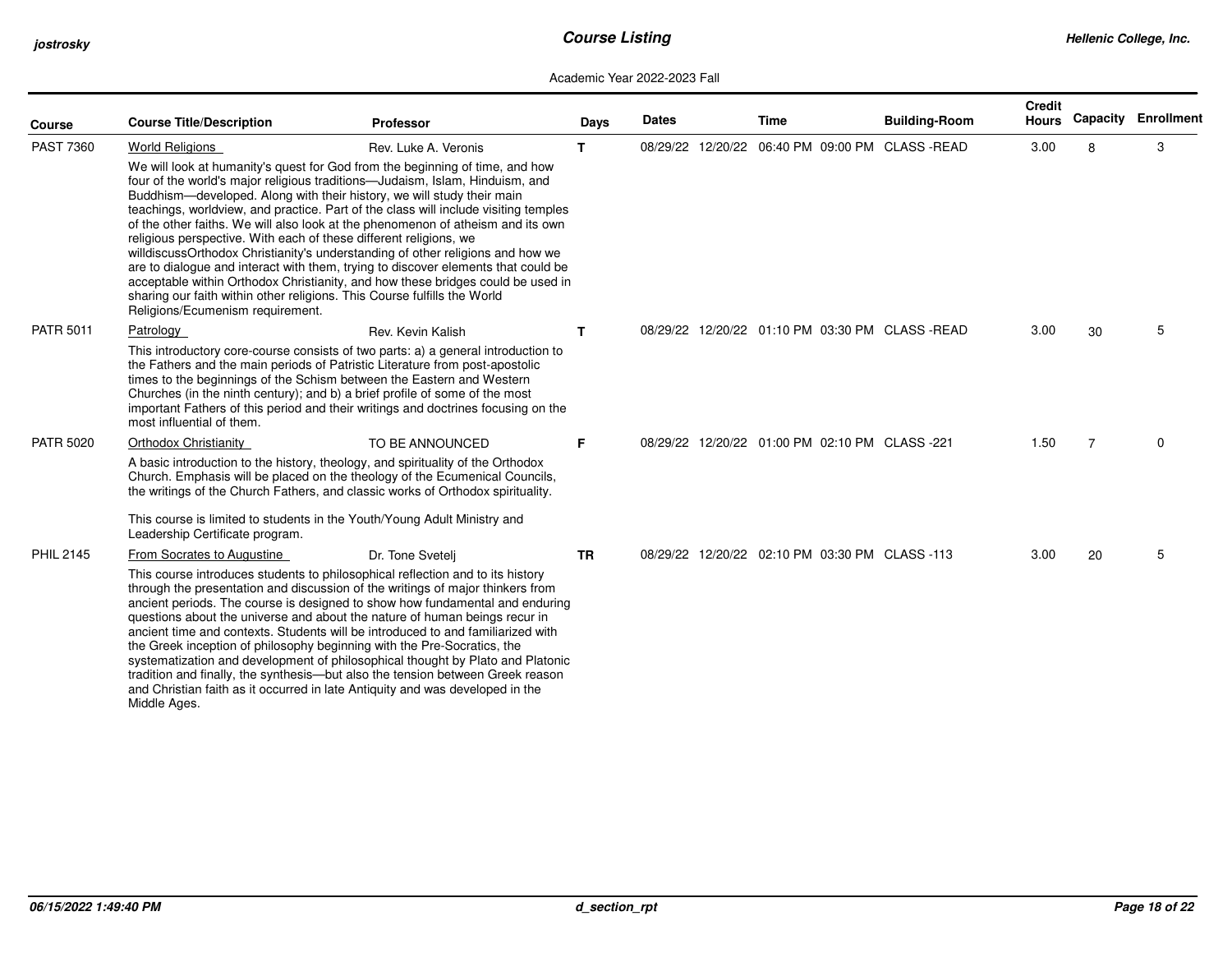| Course           | <b>Course Title/Description</b>                                                                                                                                                                                                                                                                                                                                                                                                                                                                                                                                                                                                                                                                                                                          | <b>Professor</b>                                                                                                                                                                                                                                                                                                                                                                                                                                                                                                                                                                                                                                                                                        | Days      | <b>Dates</b> |                   | <b>Time</b> | <b>Building-Room</b>                           | <b>Credit</b><br><b>Hours</b> |    | <b>Capacity Enrollment</b> |
|------------------|----------------------------------------------------------------------------------------------------------------------------------------------------------------------------------------------------------------------------------------------------------------------------------------------------------------------------------------------------------------------------------------------------------------------------------------------------------------------------------------------------------------------------------------------------------------------------------------------------------------------------------------------------------------------------------------------------------------------------------------------------------|---------------------------------------------------------------------------------------------------------------------------------------------------------------------------------------------------------------------------------------------------------------------------------------------------------------------------------------------------------------------------------------------------------------------------------------------------------------------------------------------------------------------------------------------------------------------------------------------------------------------------------------------------------------------------------------------------------|-----------|--------------|-------------------|-------------|------------------------------------------------|-------------------------------|----|----------------------------|
| <b>PHIL 3030</b> | The First and Second Axial Age<br>period between from about 8th to the 3rd century BC when the intellectual,<br>and culture. A variety of religions and doctrines, still in practice today,<br>simultaneously appeared: Chinese philosophy, Indian philosophy, Persian<br>Parmenides, Heraclitus, and Plato. Jaspers describes the Axial Age as "an                                                                                                                                                                                                                                                                                                                                                                                                      | Dr. Tone Svetelj<br>With the term 'Axial Age', the German philosopher Karl Jaspers refers to the<br>philosophical, and religious systems came to shape subsequent human society<br>Zoroastrianism, prophets Elijah, Isaiah, and Jeremiah, and in Greece Homer,<br>interregnum between the ages of great empire, a pause of liberty, a deep breath<br>bringing the most lucid consciousness," i.e., a period when old certainties had<br>lost their validity and new ones were still not ready. This shift or turn constitutes<br>a new spiritual awakening and new perception from societal to individual values.<br>After exploration of Jaspers' position, this course will explore whether we are on |           |              | 08/29/22 12/20/22 |             | TBA-                                           | 3.00                          | 15 | $\overline{2}$             |
|                  | the verge of a new axial age, this time affected by globalization and<br>communicate, on one side, and on the other, by individualized forms of<br>religiosity and spirituality.                                                                                                                                                                                                                                                                                                                                                                                                                                                                                                                                                                         | technological transformation of the way people live, interact with culture, and                                                                                                                                                                                                                                                                                                                                                                                                                                                                                                                                                                                                                         |           |              |                   |             |                                                |                               |    |                            |
| <b>PHIL 3050</b> | LateAncPhilosophy&EarlyChristianity<br>Special Topics in Philosophy                                                                                                                                                                                                                                                                                                                                                                                                                                                                                                                                                                                                                                                                                      | Dr. Tone Svetelj                                                                                                                                                                                                                                                                                                                                                                                                                                                                                                                                                                                                                                                                                        | <b>TR</b> |              |                   |             | 08/29/22 12/20/22 10:40 AM 12:00 PM CLASS -222 | 3.00                          | 15 | -1                         |
|                  | When exploring the rise of Christian Philosophy in the first centuries, the<br>following questions call for our attention: Why did Christians set out to develop<br>a philosophical view and build a philosophy of their own? What methods and<br>program did they employ to accomplish their goal? Some writers of that time<br>rigorously claimed that Christianity is philosophy and the only true philosophy.<br>Despite the at least apparent symbiosis between philosophy and early<br>Christianity, this is also the beginning of a substantial difference between<br>Christianity and Hellenism, which shaped the idea of a division of two opposing<br>worlds, a non-Christian and a Christian one. Prerequisite: From Socrates to<br>Augustine |                                                                                                                                                                                                                                                                                                                                                                                                                                                                                                                                                                                                                                                                                                         |           |              |                   |             |                                                |                               |    |                            |
| <b>PSYC 1001</b> | Intro Psychology: Journey of Soul                                                                                                                                                                                                                                                                                                                                                                                                                                                                                                                                                                                                                                                                                                                        | TO BE ANNOUNCED                                                                                                                                                                                                                                                                                                                                                                                                                                                                                                                                                                                                                                                                                         | <b>MW</b> |              |                   |             | 08/29/22 12/20/22 03:40 PM 05:00 PM MALIO -EL  | 3.00                          | 20 | -1                         |
|                  | to psychological issues in view of the student's understanding of personal<br>growth.                                                                                                                                                                                                                                                                                                                                                                                                                                                                                                                                                                                                                                                                    | An introduction to psychology through an examination of cognition, emotions,<br>learning, motivation, percep-tion, personality, and physiology. Attention is given                                                                                                                                                                                                                                                                                                                                                                                                                                                                                                                                      |           |              |                   |             |                                                |                               |    |                            |
| <b>PSYC 2202</b> | <b>Personality Dynamics</b><br>and unconscious processes play? What are personality disorders and what<br>in this course to an integrated biopsychosocio-spiritual perspective that<br>emphasizes the centrality of relationships in motivation, emotion, cognition,<br>behavior, development, diagnosis, and treatment. Theory will be illustrated<br>through case studies.                                                                                                                                                                                                                                                                                                                                                                             | TO BE ANNOUNCED<br>Why do we behave as we do? What roles do biology, environmental influences,<br>causes them? How can we achieve greater well-being? Emphasis will be given                                                                                                                                                                                                                                                                                                                                                                                                                                                                                                                            | <b>MW</b> |              |                   |             | 08/29/22 12/20/22 02:10 PM 03:30 PM CLASS -113 | 3.00                          | 15 | $\mathbf 0$                |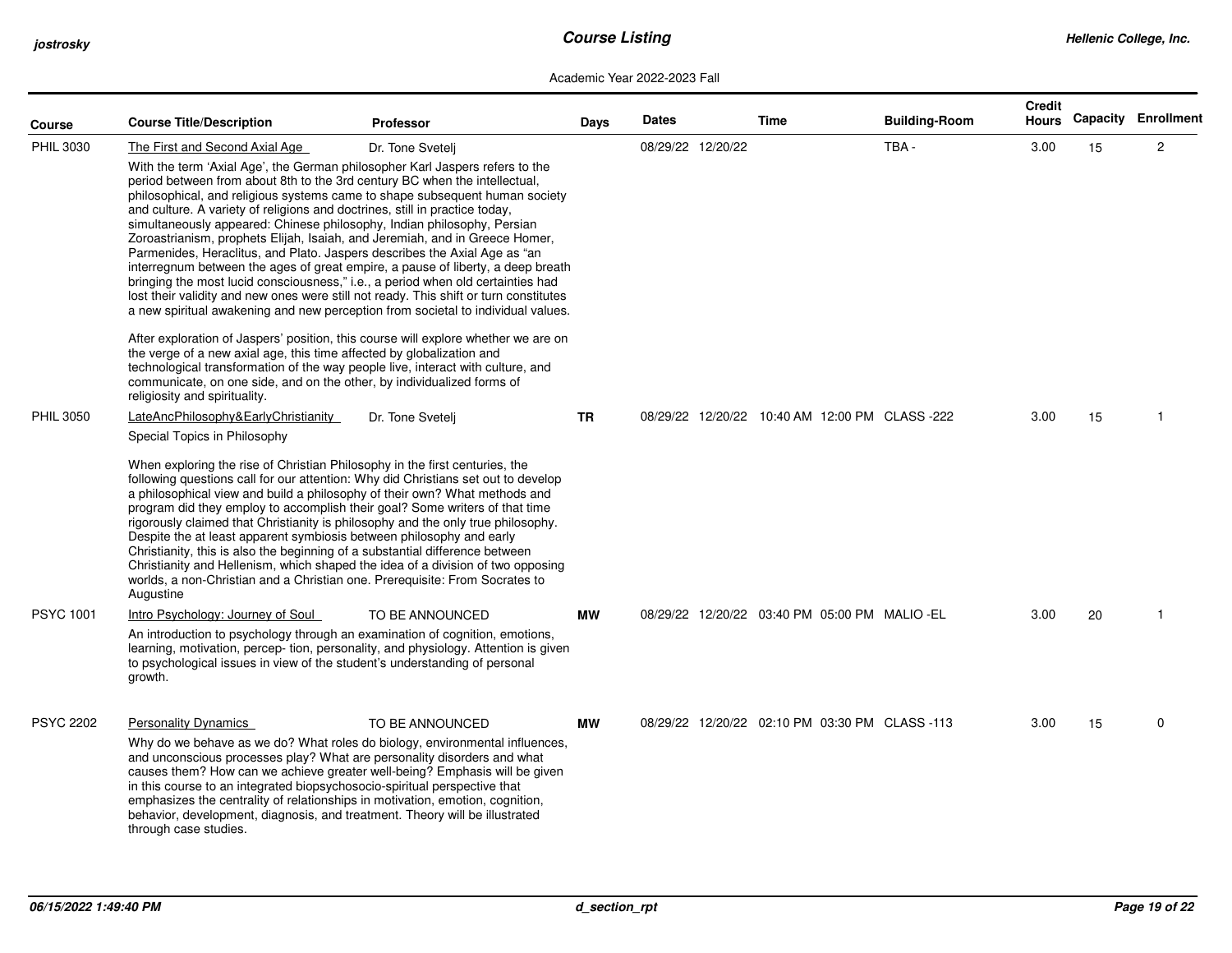| Course           | <b>Course Title/Description</b>                                                                                                                                                                                                                                                                                                                                                                                                                                                                                                                                                                                                                                                                                                                                                                                                                                                                                                                                                                                                                        | <b>Professor</b>                                                                                                                                                                                                                                                                                                                                                 | Days      | <b>Dates</b> | Time                                      | <b>Building-Room</b>                           | <b>Credit</b><br><b>Hours</b> |                | <b>Capacity Enrollment</b> |
|------------------|--------------------------------------------------------------------------------------------------------------------------------------------------------------------------------------------------------------------------------------------------------------------------------------------------------------------------------------------------------------------------------------------------------------------------------------------------------------------------------------------------------------------------------------------------------------------------------------------------------------------------------------------------------------------------------------------------------------------------------------------------------------------------------------------------------------------------------------------------------------------------------------------------------------------------------------------------------------------------------------------------------------------------------------------------------|------------------------------------------------------------------------------------------------------------------------------------------------------------------------------------------------------------------------------------------------------------------------------------------------------------------------------------------------------------------|-----------|--------------|-------------------------------------------|------------------------------------------------|-------------------------------|----------------|----------------------------|
| <b>PSYC 3072</b> | Human Dev Across the Lifespan<br>Explores change throughout the lifespan. Focuses on the basic physical,<br>perceptual, cognitive, and emotional capacities that develop from infancy<br>physical and social environment. Individual and cross-cultural differences in<br>patterns of development are explored.                                                                                                                                                                                                                                                                                                                                                                                                                                                                                                                                                                                                                                                                                                                                        | TO BE ANNOUNCED<br>through late adulthood. Emphasizes how biological inheritance interacts with the                                                                                                                                                                                                                                                              | R.        |              | 08/29/22 12/20/22 03:20 PM 05:00 PM TBA - |                                                | 3.00                          | 15             | $\mathbf 0$                |
| <b>PSYC 3300</b> | Trauma Inf. Prac.<br>This course is focused on evidence-based practice models for healthcare<br>practitioners. The goal of this course is to provide information on the overall<br>enhancement and maintenance of psychosocial functioning of individuals,<br>families, and small groups. This course presents current and contemporary<br>material that is application oriented. The overall goal of the course is to help<br>students develop beginning level knowledge and skills related to the special<br>essential to health services work practice. Evidence-based practioners<br>acknowledge and respect diversity in all forms of practice. Diversity is<br>expressed as differences among individuals, groups, and poulations (age,<br>class, culture, disability, gender, political ideology, race, religion, sexual<br>orientation). An emphasis on junior year pre-prcticum placements in various<br>trauma-focused organizations around the surrounding Boston area.<br>Prerequisite: HD Majors and Minors with Instructor's permission. | TO BE ANNOUNCED<br>topic area. The course reinforces the person-in-situation perspective, which is                                                                                                                                                                                                                                                               | W         |              | 08/29/22 12/20/22 11:00 AM 12:30 PM TBA - |                                                | 3.00                          | $\overline{2}$ | $\Omega$                   |
| <b>PSYC 3902</b> | Prof Dev. Seminar<br>This course will prepare students for engagement as human service<br>professionals and procure Senior practicum placements. This course is<br>structured around the Career Development Process Model, and includes the<br>following: self-awareness assessment, vocational exploration, professional<br>presentation, practicum procurement and decision-making, and employment<br>goal achievement. Prerequisite: General Psychology. For HD majors and<br>minors only, with instructor's permission.                                                                                                                                                                                                                                                                                                                                                                                                                                                                                                                            | TO BE ANNOUNCED                                                                                                                                                                                                                                                                                                                                                  | W         |              |                                           | 08/29/22 12/20/22 01:10 PM 03:30 PM CLASS -110 | 3.00                          | 15             |                            |
| <b>PSYC 4552</b> | Faith Dev. & Personal Reflections<br>How do we discern our Christian faith development through our personal and<br>with spiritual development, exploring stages of faith and various types of<br>Orthodox Christian faith with direct life applications in 21st century.<br>Prerequisite: PSYC 1001 General Pychology                                                                                                                                                                                                                                                                                                                                                                                                                                                                                                                                                                                                                                                                                                                                  | TO BE ANNOUNCED<br>interpersonal journey? How is our spiritual growth relating to our vocation? This<br>course is designed to overview and to integrate various psychological systems<br>spiritual intelligence, through lectures, readings, personal reflections, and class<br>discussions. The class will also explore contemplative and mystical practices in | М         |              |                                           | 08/29/22 12/20/22 09:10 AM 11:30 AM CLASS -113 | 3.00                          | 15             | 3                          |
| <b>RELG 2175</b> | Doctrine & Devotion: Mother of God<br>history of the Orthodox Church.                                                                                                                                                                                                                                                                                                                                                                                                                                                                                                                                                                                                                                                                                                                                                                                                                                                                                                                                                                                  | Prof. Christopher J McLaughlin<br>This course provides an introduction to the role of the Theotokos in the life and                                                                                                                                                                                                                                              | <b>WF</b> |              | 08/29/22 12/20/22 02:10 PM 03:30 PM TBA - |                                                | 3.00                          | 20             | 6                          |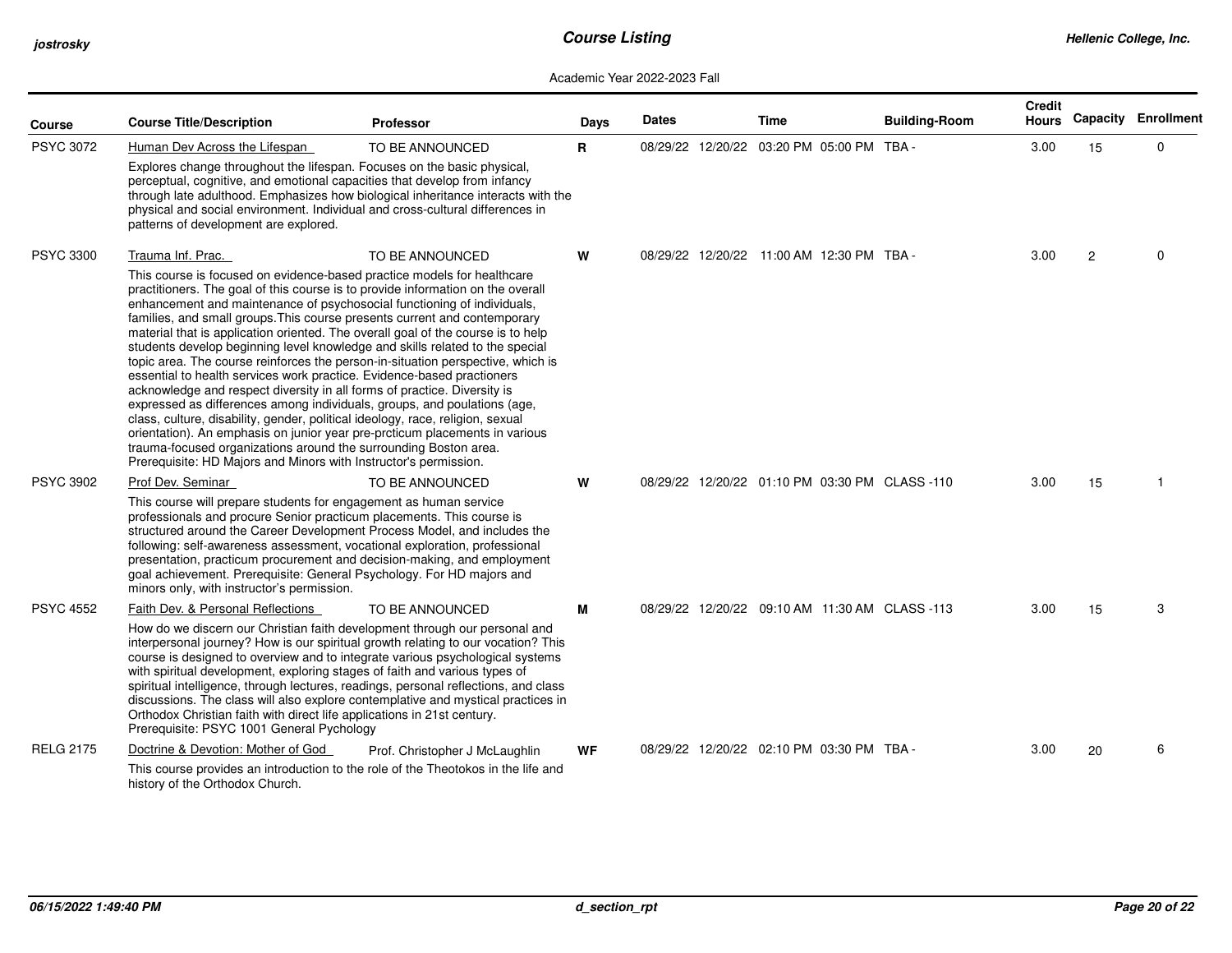| <b>Course</b>    | <b>Course Title/Description</b>                                                                                                                                                                                                                                                                                                                                                                                                                                                       | <b>Professor</b>                | Days         | <b>Dates</b>      |                   | <b>Time</b>                                     | <b>Building-Room</b> | <b>Credit</b><br><b>Hours</b> | Capacity       | Enrollment |
|------------------|---------------------------------------------------------------------------------------------------------------------------------------------------------------------------------------------------------------------------------------------------------------------------------------------------------------------------------------------------------------------------------------------------------------------------------------------------------------------------------------|---------------------------------|--------------|-------------------|-------------------|-------------------------------------------------|----------------------|-------------------------------|----------------|------------|
| <b>RELG 2752</b> | World Religions in Boston                                                                                                                                                                                                                                                                                                                                                                                                                                                             | Rev. Luke A. Veronis            | T.           |                   |                   | 08/29/22 12/20/22 06:40 PM 09:00 PM CLASS -READ |                      | 3.00                          | 15             | Δ          |
|                  | A survey of major religious traditions of the world, from the religions of India and<br>the Far East, to the more familiar religions of the West. Students are introduced<br>to the origins, history, scriptures, and fundamental tenets of each faith, as well<br>as the modern transformations and manifestations that currently characterize<br>them. The course is designed to enable students to begin the journey of their<br>own personal study of religions in greater depth. |                                 |              |                   |                   |                                                 |                      |                               |                |            |
| <b>RELG 3014</b> | Old Testament in Orthodox Church                                                                                                                                                                                                                                                                                                                                                                                                                                                      | Rev. Dr. Demetrios Tonias       | $\mathbf{R}$ |                   |                   | 08/29/22 12/20/22 02:10 PM 04:30 PM ONL-SYNC    |                      | 3.00                          | 15             |            |
|                  | This course introduces students to the Jewish Bible (Old Testament) and its<br>influence on Christian theology and worship. The course includes an overview<br>of the Old Testament narrative and its place in Christian self-understanding. It<br>also examines the patristic interpretation of the text and its influence on a<br>variety of theological concepts including sacrifice, worship, covenant, and<br>salvation.                                                         |                                 |              |                   |                   |                                                 |                      |                               |                |            |
| <b>RELG 3017</b> | Introduction to Orthodoxy                                                                                                                                                                                                                                                                                                                                                                                                                                                             | Rev. Dr. Demetrios Tonias       | <b>WF</b>    |                   |                   | 08/29/22 12/20/22 02:10 PM 03:30 PM ONL-SYNC    |                      | 3.00                          | 20             | -1         |
|                  | This course introduces students to Orthodox Christianity's central theological<br>tenets and its most critical historical developments. The course will survey<br>topics such as Orthodox theology, liturgy and ritual, art and culture, the<br>veneration of saints, asceticism and monasticism, prayer and spirituality, as well<br>as issues confronted today by contemporary Orthodoxy.                                                                                           |                                 |              |                   |                   |                                                 |                      |                               |                |            |
| <b>THES 0000</b> | Th.M. Thesis Continuation Fee                                                                                                                                                                                                                                                                                                                                                                                                                                                         | Rev. Dr. Eugen J. Pentiuc       |              | 08/29/22 12/20/22 |                   |                                                 | NA -NA               | 0                             | 8              | 3          |
| <b>THES 4500</b> | Senior Thesis I                                                                                                                                                                                                                                                                                                                                                                                                                                                                       | Dr. Kathleen T. Ryan            |              | 08/29/22 12/20/22 |                   |                                                 | <b>ADMIN - FACUL</b> | 3.00                          | $\overline{2}$ | $\Omega$   |
| <b>THES 7401</b> | M.Div. Thesis                                                                                                                                                                                                                                                                                                                                                                                                                                                                         | Rev. Dr. George Lewis Parsenios |              |                   | 08/29/22 12/20/22 |                                                 | <b>ADMIN - FACUL</b> | 3.00                          | 8              | 2          |